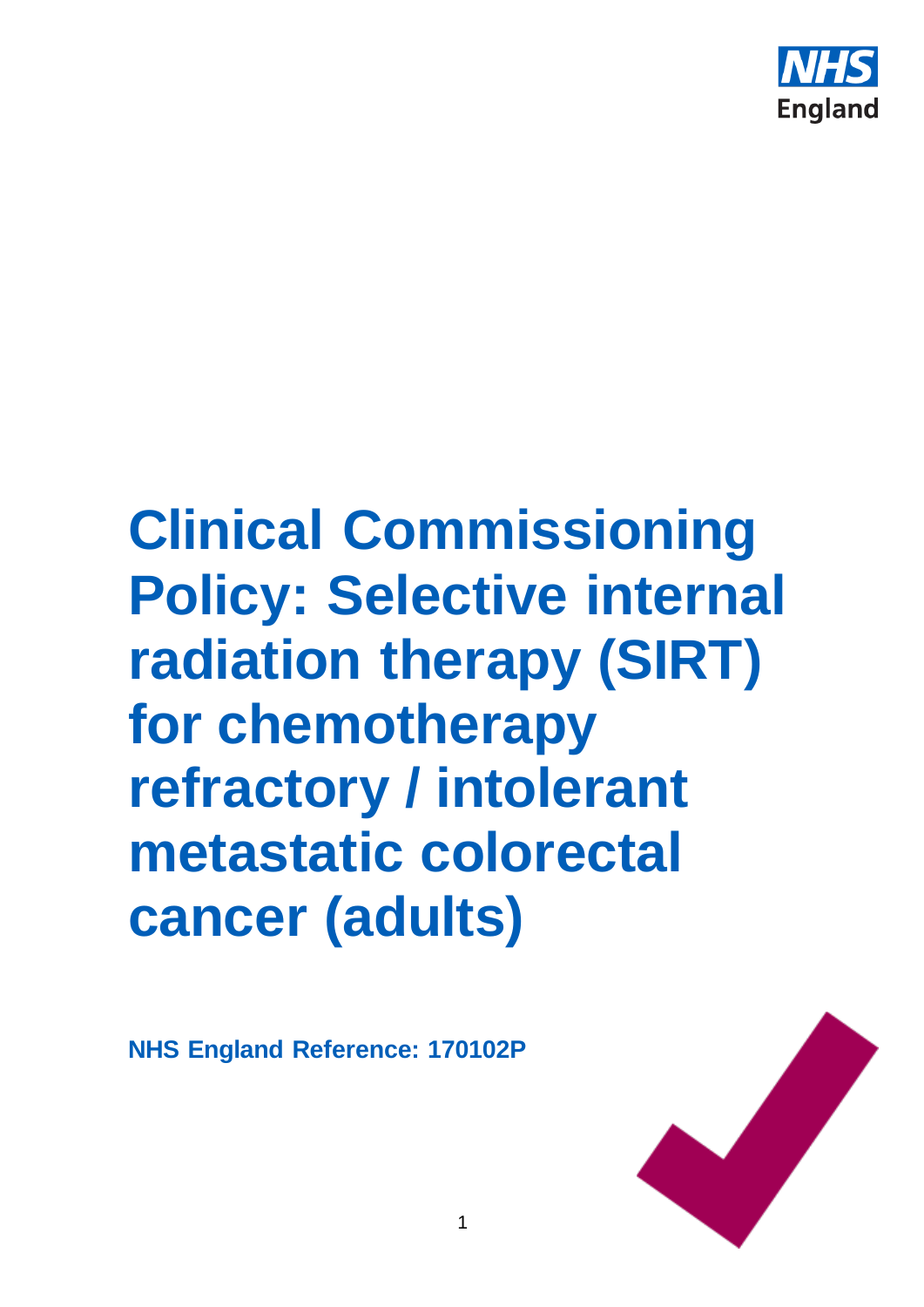#### **NHS England INFORMATION READER BOX**

| <b>Directorate</b> |                            |                               |
|--------------------|----------------------------|-------------------------------|
| Medical            | Operations and Information | Specialised Commissioning     |
| Nursing            | Trans. & Corp. Ops.        | <b>Commissioning Strategy</b> |
| Finance            |                            |                               |
|                    |                            |                               |

| <b>Publications Gateway Reference:</b>            | 07603                                                                                                                                                                                                                                                 |  |  |
|---------------------------------------------------|-------------------------------------------------------------------------------------------------------------------------------------------------------------------------------------------------------------------------------------------------------|--|--|
| <b>Document Purpose</b>                           | Policy                                                                                                                                                                                                                                                |  |  |
| <b>Document Name</b>                              | Selective internal radiation therapy (SIRT) for chemotherapy refractory /<br>intolerant metastatic colorectal cancer (adults)                                                                                                                         |  |  |
| <b>Author</b>                                     | Specialised Commissioning Team                                                                                                                                                                                                                        |  |  |
| <b>Publication Date</b>                           | 28 December 2018                                                                                                                                                                                                                                      |  |  |
| <b>Target Audience</b>                            | CCG Clinical Leaders, Care Trust CEs, Foundation Trust CEs, Medical<br>Directors, Directors of PH, Directors of Nursing, NHS England Regional<br>Directors, NHS England Directors of Commissioning Operations,<br>Directors of Finance, NHS Trust CEs |  |  |
| <b>Additional Circulation</b><br>List             |                                                                                                                                                                                                                                                       |  |  |
| <b>Description</b>                                | Routinely Commissioned - NHS England will routinely commission this<br>specialised treatment in accordance with the criteria described in this<br>policy.                                                                                             |  |  |
| <b>Cross Reference</b>                            |                                                                                                                                                                                                                                                       |  |  |
| <b>Superseded Docs</b><br>(if applicable)         |                                                                                                                                                                                                                                                       |  |  |
| <b>Action Required</b>                            |                                                                                                                                                                                                                                                       |  |  |
| <b>Timing / Deadlines</b><br>(if applicable)      |                                                                                                                                                                                                                                                       |  |  |
| <b>Contact Details for</b><br>further information | england.specialisedcommissioning@nhs.net                                                                                                                                                                                                              |  |  |
| $$ $C1$                                           |                                                                                                                                                                                                                                                       |  |  |

#### **Document Status**

This is a controlled document. Whilst this document may be printed, the electronic version posted on the intranet is the controlled copy. Any printed copies of this document are not controlled. As a controlled document, this document should not be saved onto local or network drives but should always be accessed from the intranet.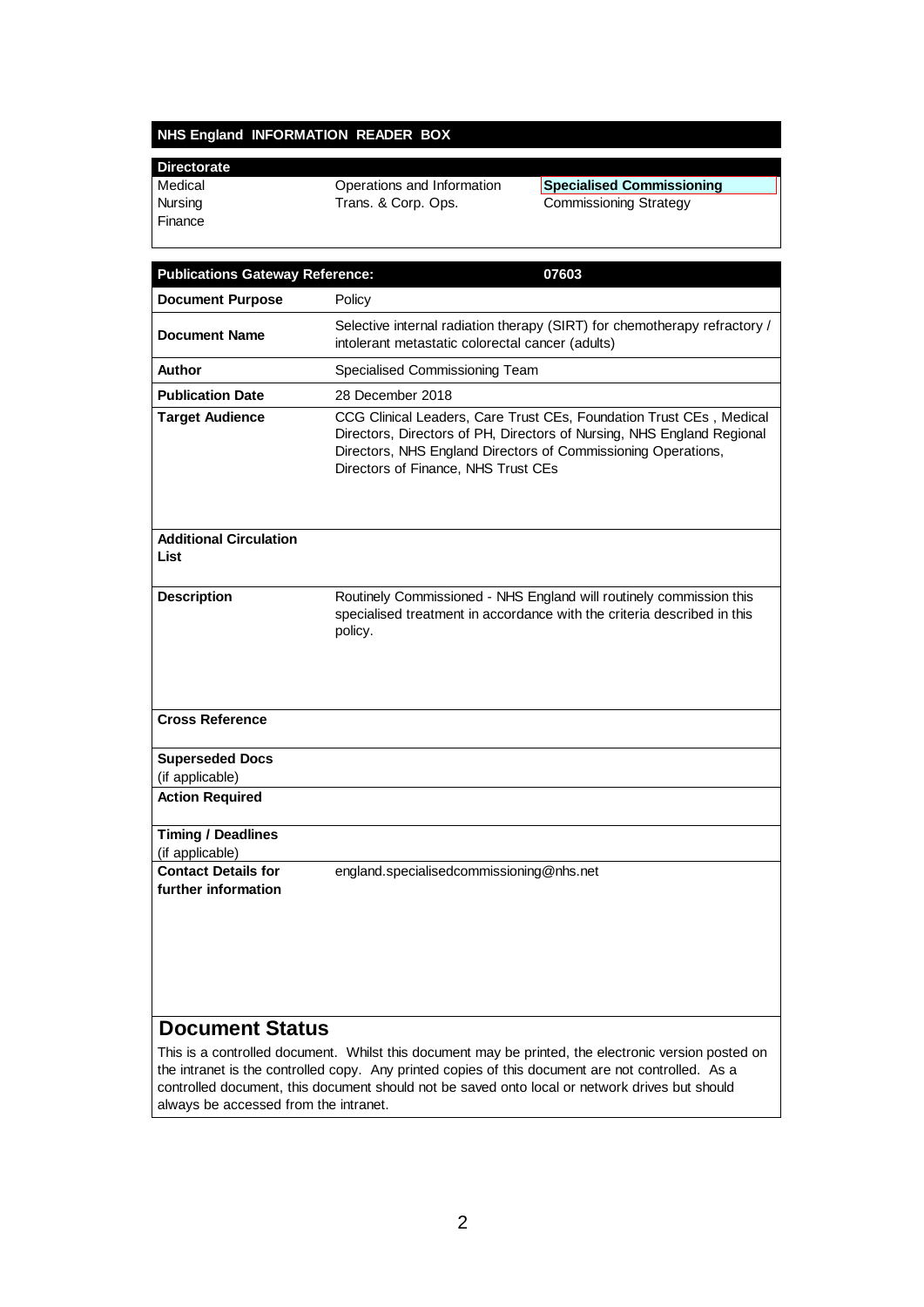## **Clinical Commissioning Policy: Selective internal radiation therapy (SIRT) for chemotherapy refractory / intolerant metastatic colorectal cancer (adults)**

First published: December 2018

Effective from 1 April 2019

#### **Prepared by NHS England Specialised Services Clinical Reference Group for Radiotherapy**

Published by NHS England, in electronic format only.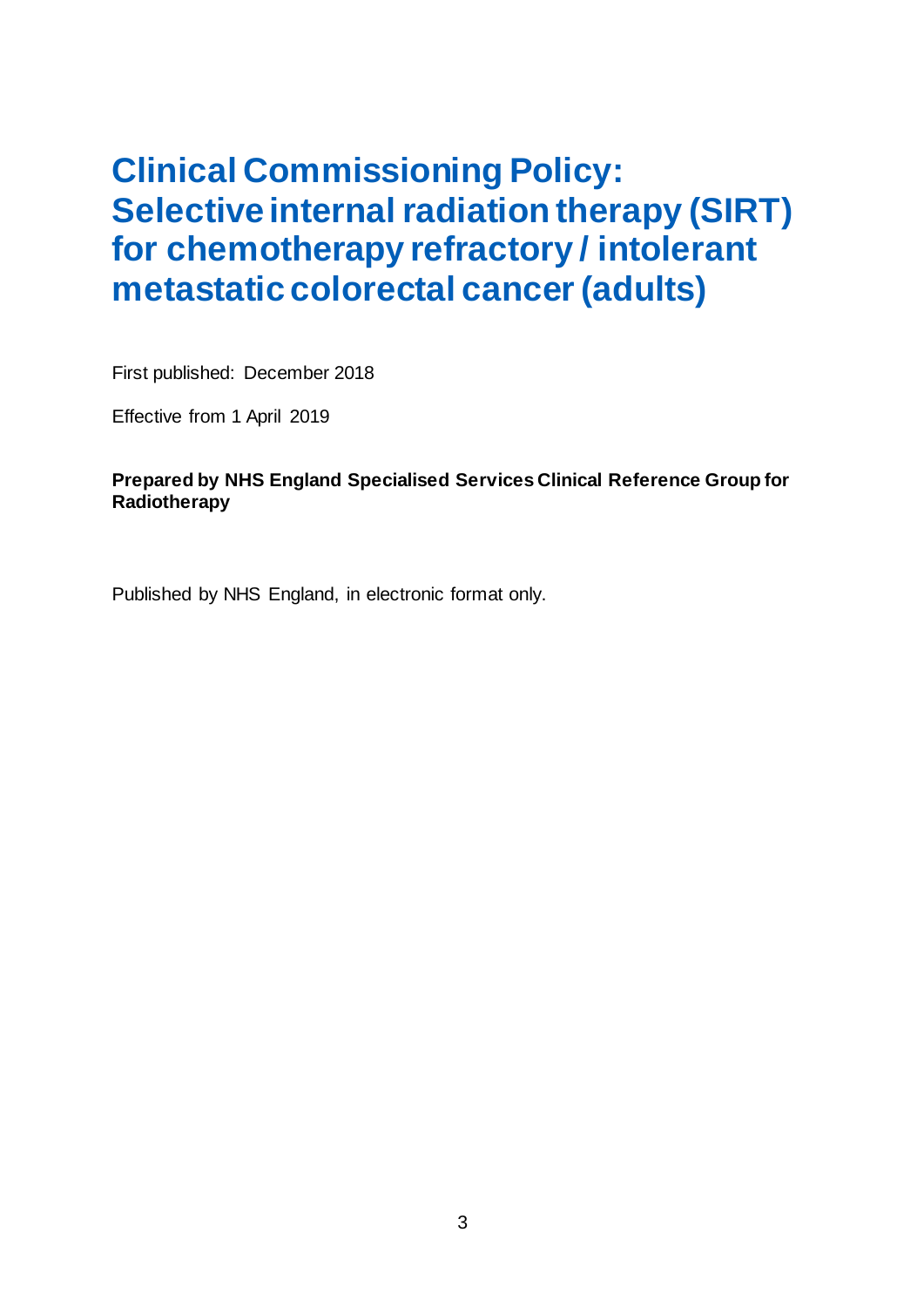## **Contents**

| 1 <sup>1</sup> |  |  |  |  |
|----------------|--|--|--|--|
| $\overline{2}$ |  |  |  |  |
| 3              |  |  |  |  |
| 4              |  |  |  |  |
| 5              |  |  |  |  |
| 6              |  |  |  |  |
| $\overline{7}$ |  |  |  |  |
| 8              |  |  |  |  |
| 9              |  |  |  |  |
| 10             |  |  |  |  |
| 11             |  |  |  |  |
| 12             |  |  |  |  |
|                |  |  |  |  |
|                |  |  |  |  |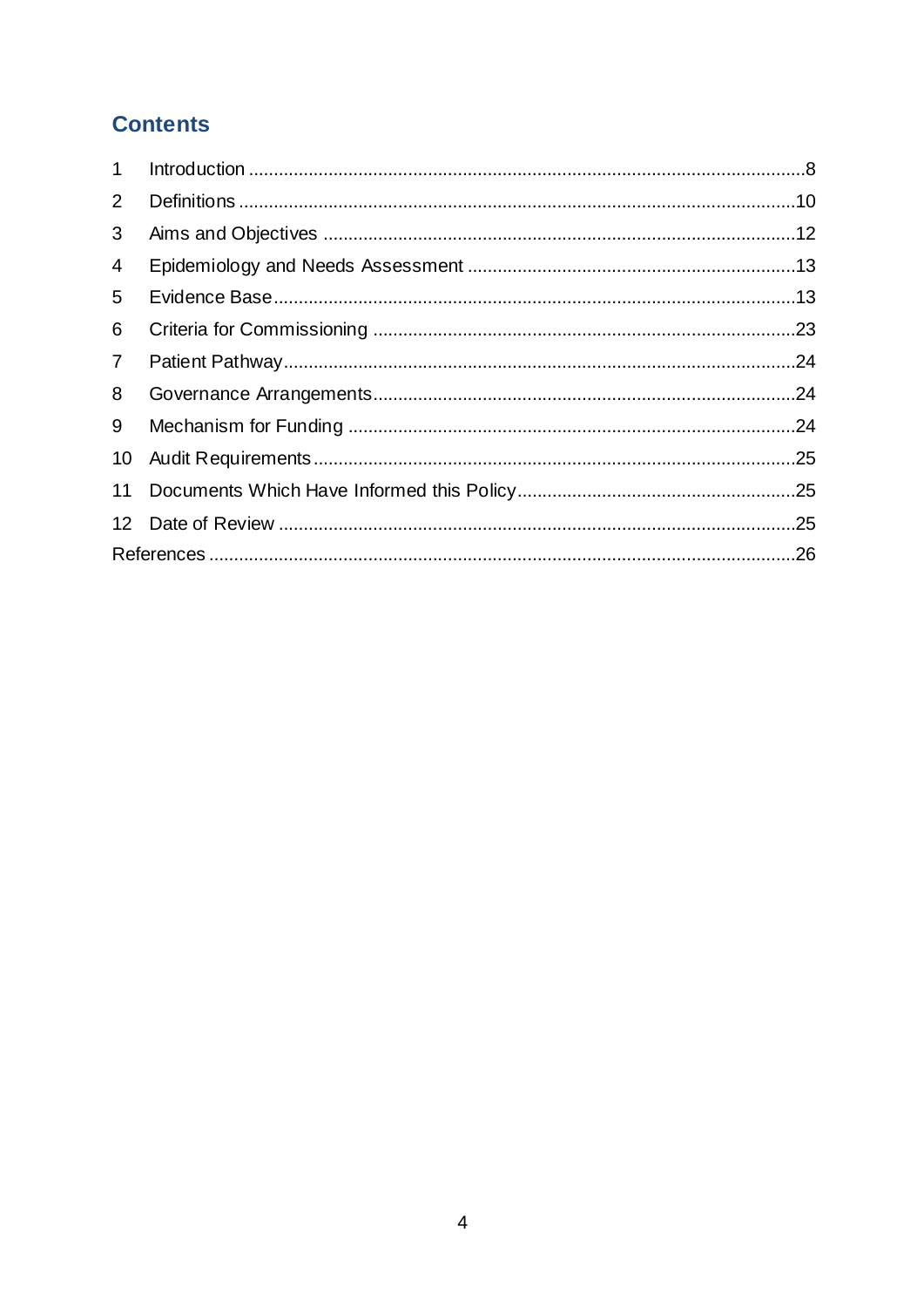## **Policy Statement**

NHS England will commission selective internal radiation therapy (SIRT) for chemotherapy refractory / intolerant metastatic colorectal cancer in adults in accordance with the criteria outlined in this document.

In creating this policy NHS England has reviewed this clinical condition and the options for its treatment. It has considered the place of this treatment in current clinical practice, whether scientific research has shown the treatment to be of benefit to patients, (including how any benefit is balanced against possible risks) and whether its use represents the best use of NHS resources.

This policy document outlines the arrangements for funding of this treatment for the population in England.

## **Equality Statement**

Promoting equality and addressing health inequalities are at the heart of NHS England's values. Throughout the development of the policies and processes cited in this document, we have:

- given due regard to the need to eliminate discrimination, harassment and victimisation, to advance equality of opportunity, and to foster good relations between people who share a relevant protected characteristic (as cited under the Equality Act 2010) and those who do not share it; and
- given regard to the need to reduce inequalities between patients in access to, and outcomes from healthcare services and to ensure services are provided in an integrated way where this might reduce health inequalities.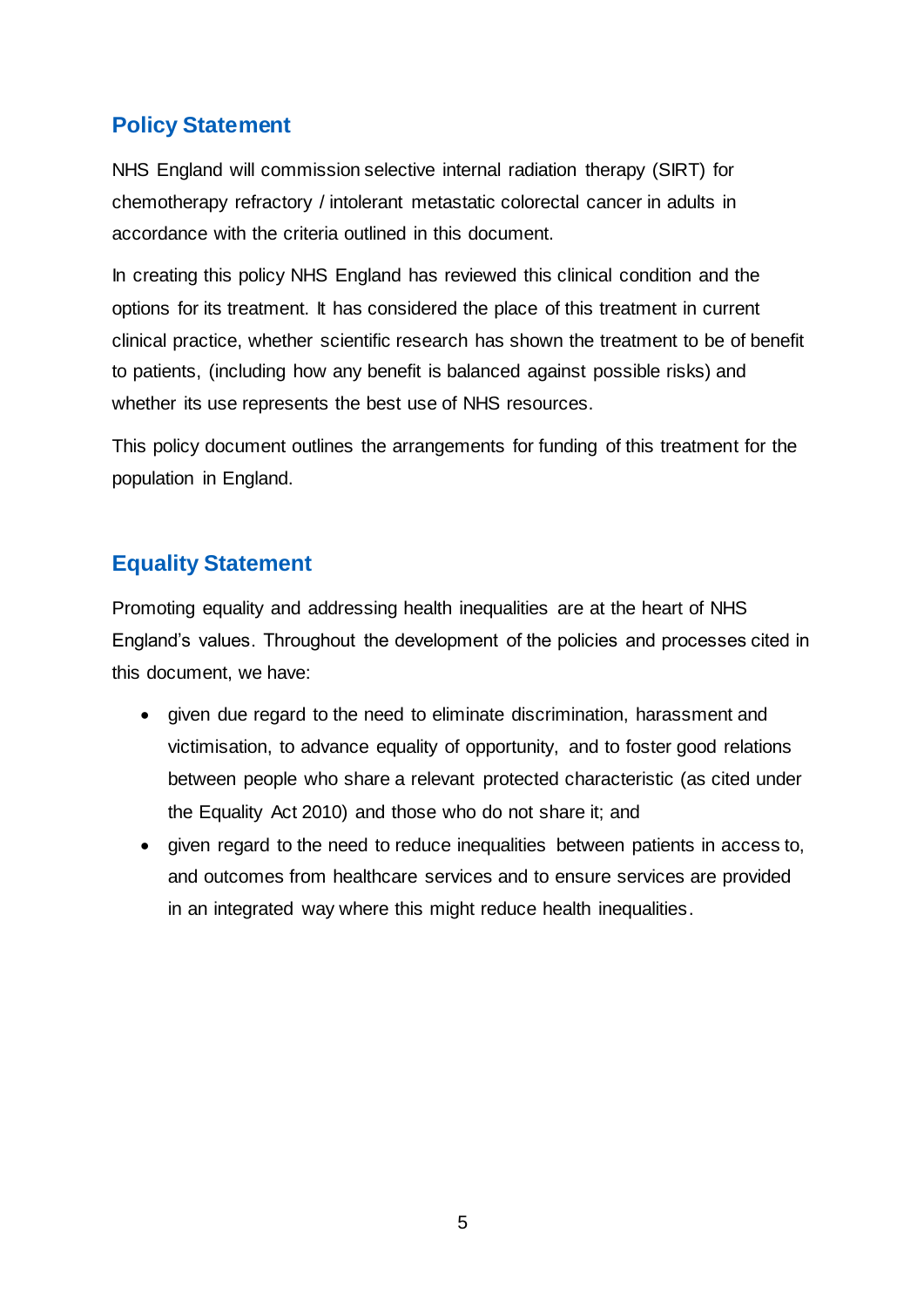## **Plain Language Summary**

#### **About colorectal cancer**

Colorectal cancer (CRC) includes cancers that develop in the colon (large bowel) and rectum. It is the third most common cancer in the United Kingdom, with around 41,000 new cases diagnosed each year and is more common in people aged over 65 years and in males than females.

Around 25% of people diagnosed with colorectal cancer will develop metastatic disease, which is where the cancer has spread to other parts of the body involving the development of secondary cancers, within six months of the initial diagnosis. This rises to over 50% of people diagnosed with colorectal cancers in time, though this can be several years following diagnosis. In most cases, colorectal cancer spreads to the liver (hepatic metastases) but it may also spread to the lungs, bones and other organs in the body (extrahepatic metastases).

#### **About current treatments**

Metastatic colorectal cancer that has spread to the liver can be treated with surgery (resection), chemotherapy, ablation, radiotherapy and supportive care. Treatment choice largely depends on the extent of metastatic disease.

Where metastatic disease is identified at an early stage with few secondary tumours having developed in the liver, then surgery is almost always the preferred treatment choice. However, most metastatic colorectal cancer is diagnosed at stage where surgery cannot be performed because the cancer is too advanced. Where this is the case, the most common treatment is chemotherapy.

In some cases, chemotherapy medicines either don't work or stop working, this is because the cancer develops resistance which is called refractory disease. For some people the side effects of chemotherapy treatments will be so significant that the treatment cannot be tolerated. In both cases, chemotherapy treatment is stopped. Further treatment options are very limited and usually aim to manage symptoms and any side effects of treatment as well as providing pain relief. This type of care is called best supportive care (BSC) or palliative care.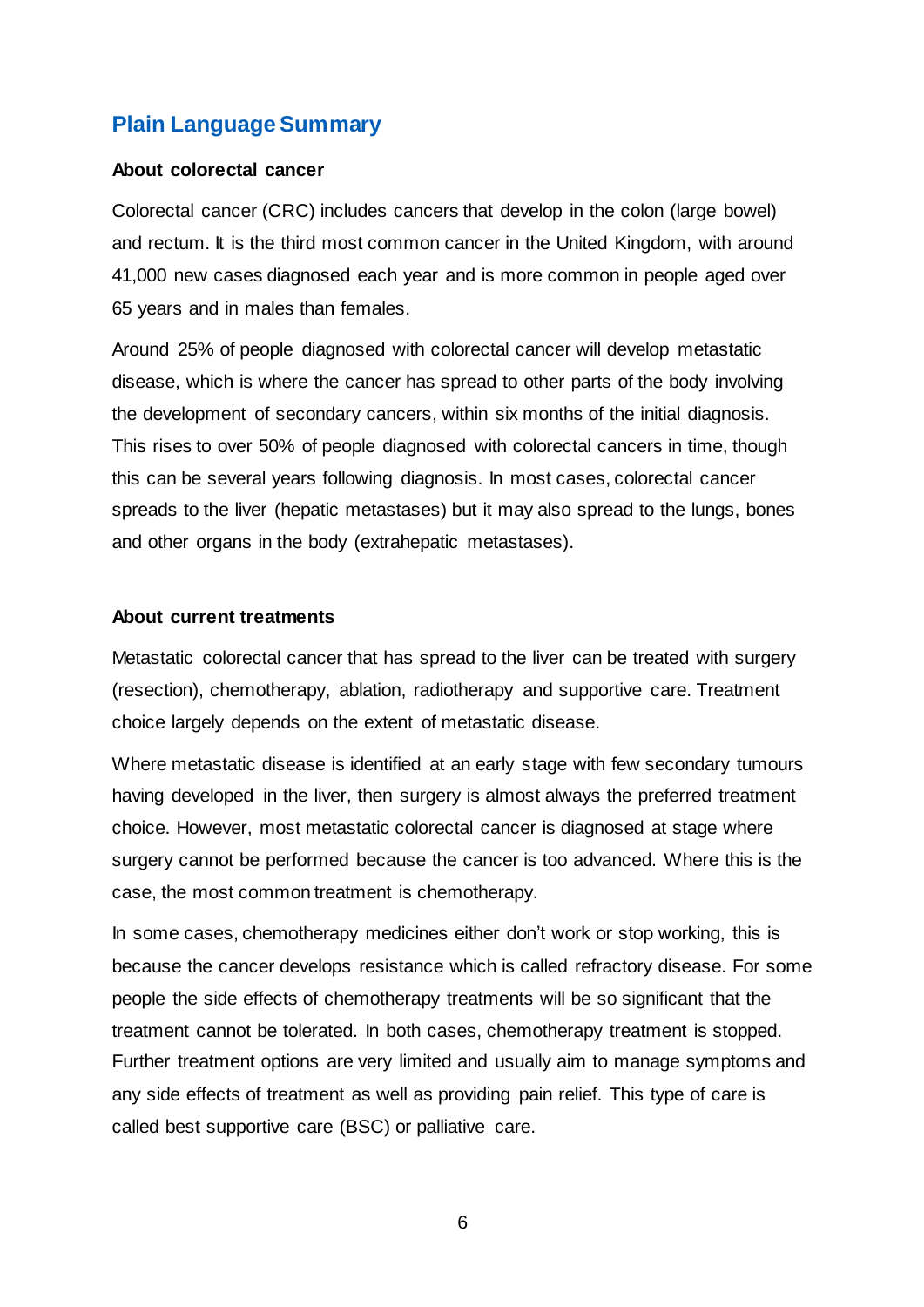#### **About the new treatment**

Selective internal radiation therapy (SIRT) is a way of giving radiotherapy treatment to cancer in the liver. It involves injecting tiny spheres that contain a radioactive substance into blood vessels in the liver, via a tube (catheter). The spheres become lodged in the small blood vessels around the cancer and deliver radiation directly to the cancer cells which destroys them. The aim of SIRT is to control the growth of the cancer but it is not curative.

#### **What we have decided**

NHS England has carefully reviewed the evidence to treat chemotherapy refractory / intolerant metastatic colorectal cancer with SIRT. We have concluded that there is enough evidence to make the treatment available for adults where the metastatic disease is limited to the liver only.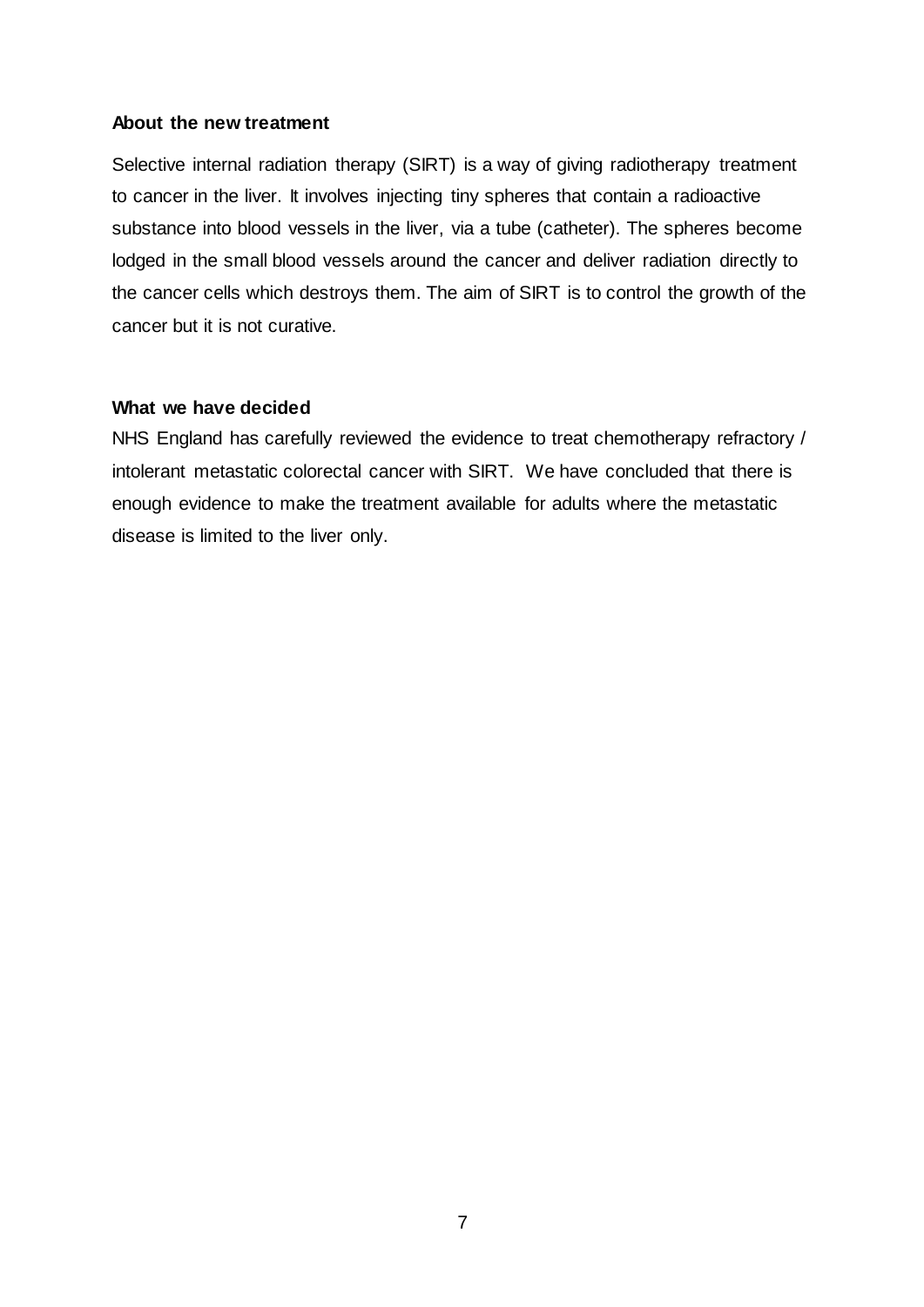## <span id="page-7-0"></span>**1 Introduction**

Colorectal cancer (CRC) includes cancers of the colon and rectum. Around half of all cases of primary CRC will, at some point, develop metastatic disease. The liver is the most common site for metastatic spread (hepatic metastases), but the disease may also spread to the lungs, bones and other organs in the body (extrahepatic metastases).

There may be no symptoms in the early stage of metastases, but in later stages, the cancer can cause the liver to swell or obstruct the normal flow of blood and bile. When this happens, the following symptoms can include, but are not limited to, loss of appetite, weight loss, dark urine, abdominal swelling or bloating and jaundice.

Long-term survival can be achieved in metastatic colorectal cancer (mCRC) if the metastases are surgically resectable. However, only 10-20% of mCRC cases are resectable because metastatic disease is commonly diagnosed at an advanced stage meaning that surgery cannot be performed. Furthermore, recurrence of disease is common, occurring in up to 75% of patients who are able to undergo resection of colorectal liver metastases; thus, liver metastases remain a life-limiting factor for the majority of patients with mCRC.

Where resection is not possible, mCRC is treated with palliative intent, aiming to prolong life, ensure quality of life and manage pain. The most common palliative treatment option for unresectable mCRC is systemic chemotherapy, however, in some cases biological therapy will be used, either in combination with chemotherapy or on its own. Currently available chemotherapy regimens for mCRC include:

- Folinic acid given with flourouracil and oxaliplatin (FOLFOX) as a first-line treatment, followed by single agent irinotecan as second-line treatment;
- FOLFOX as a first-line treatment followed by folinic acid given with fluorouracil and irinotecan (FOLFIRI) as a second-line treatment; or
- Capecitabine given with oxaliplatin (XELOX) as a first-line treatment, followed by FOLFIRI as a second-line treatment.

Sometimes chemotherapy treatment must be stopped earlier than planned, either because the cancer is refractory to the medicine, or because the side-effects are so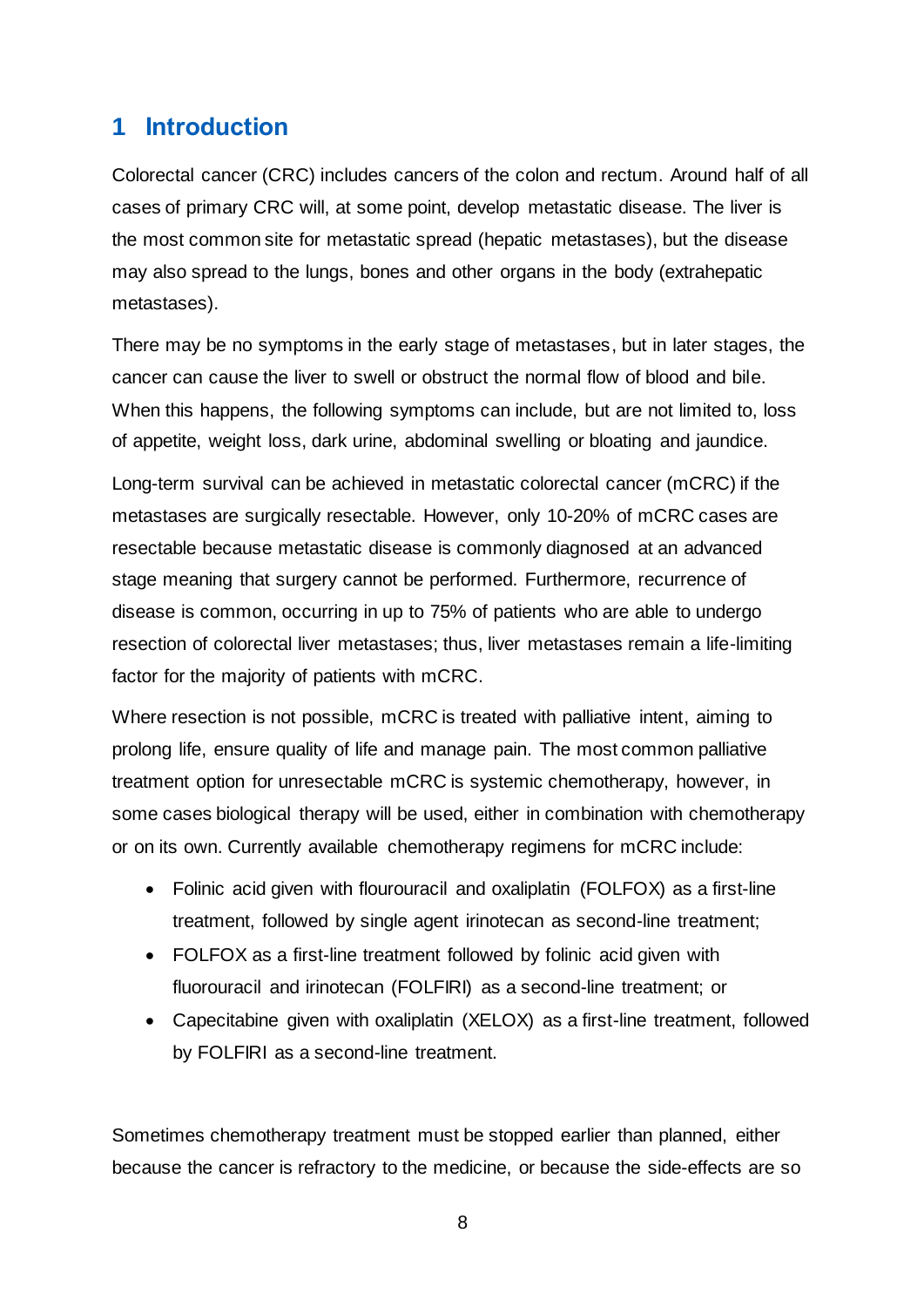significant that treatment becomes intolerable. Where this is the case, further treatment options are very limited and usually aim to manage symptoms and any side effects of treatment, as well as providing pain relief. This type of care is called best supportive care or palliative care.

#### **Intervention**

SIRT, which may also be called radioembolisation (RE), is a way of giving radiotherapy treatment to cancer in the liver. It involves injecting glass or resin microspheres that contain a radioactive substance into the hepatic arteries via a catheter. The microspheres become lodged in the small blood vessels around the tumour and deliver radiation directly to the cancer cells, destroying them.

Two different radioactive substances can be used, Yttrium-90 and Holmium-166. Yttrium-90 is a beta emitting isotope with a half-life of 64.2 hours and following administration, 94% of the radiation is delivered in 11 days (Murthy et al. 2008). Holmium-166 is a high-energy beta-emitting isotope with gamma emission and the half-life is 26.8 hours. More than 90% of the radiation is delivered within the first 4 days following the implantation procedure.

Currently, there are two Yttrium-90 microsphere products available to treat mCRC which has spread to the liver in the UK:

- SIR-Spheres<sup>®</sup>, which are made of resin; and
- TheraSphere®, which are made of glass.

There is only one holmium-166 microsphere available in the UK:

• QuiremSpheres®, which are made of poly-l-lactic acid.

The use of SIRT to treat unresectable colorectal cancer metastases in the liver is supported by Interventional Procedures Guidance (IPG) No. 401 (National Institute of Health and Care Excellence, 2011), which concluded that "the current evidence on the safety of SIRT for non-resectable colorectal metastases in the liver is adequate". The IPG further noted that the evidence on efficacy of SIRT in chemotherapy-naïve patients was "inadequate in quantity" and that further evidence was needed on overall survival and quality of life for patients receiving SIRT that had previously been treated with chemotherapy.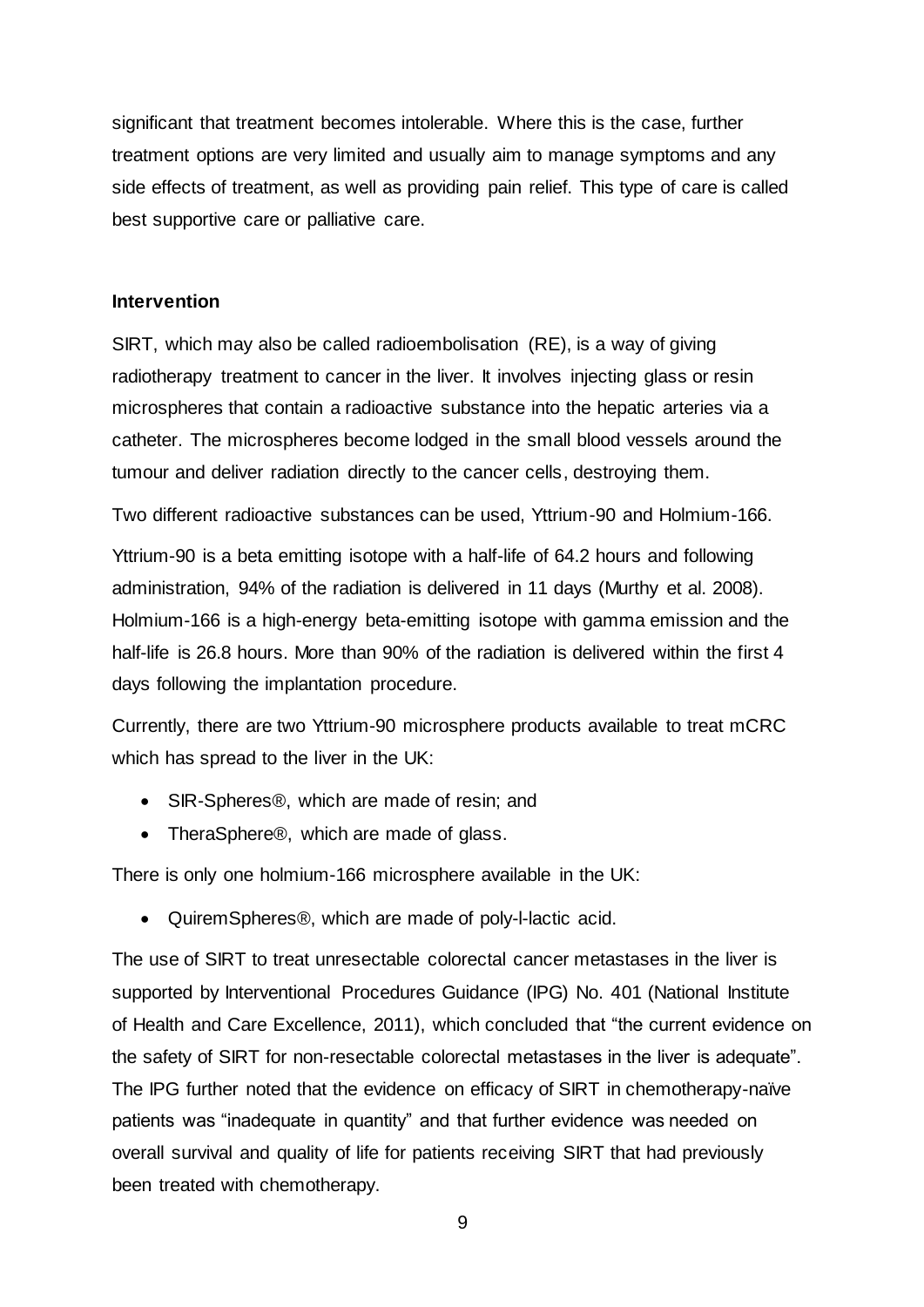In 2013, NHS England commissioned a Commissioning through Evaluation (CtE) programme to generate further evidence about the impact of SIRT on overall survival in chemotherapy refractory or intolerant mCRC which has spread to the liver. [The](https://www.england.nhs.uk/publication/independent-evaluation-of-the-selective-internal-radiation-therapy-commissioning-through-evaluation-scheme/)  [report can be found on the NHS England website.](https://www.england.nhs.uk/publication/independent-evaluation-of-the-selective-internal-radiation-therapy-commissioning-through-evaluation-scheme/)

## <span id="page-9-0"></span>**2 Definitions**

**Ablation** – means to destroy and in the context of treating cancer means to destroy the cancer cells. Ablation can be achieved in a number of ways, most commonly it involves the use of extremes of temperature to destroy cancer cells.

**Best supportive care (BSC)** – is care which aims to prevent or treat as early as possible the symptoms of a disease and the side effects caused by treatment of a disease. It also aims to maintain psychological and emotional wellbeing. It is sometimes also call palliative treatment.

**Biological therapy** – is any form of treatment that uses the body's natural abilities, i.e., the immune system, to fight disease or infection.

**Cancer** – are abnormal cells that divide in an uncontrolled way and can spread elsewhere in the body.

**Chemotherapy** – is a type of systemic therapy involving the use of medicines to kill the cancer cells. There are many different types of chemotherapy medicines and they all work in a similar way by stopping cancer cells reproducing, which prevents them from growing and spreading in the body. Chemotherapy also affects healthy cells and this can cause side-effects, which will vary depending on the type of cell affected.

**Colorectal cancer (CRC)** – is where cancer first develops in either the colon (bowel) or rectum.

**Commissioning through Evaluation (CtE)** – an NHS England-run programme which enables a limited number of patients to access treatments that are not funded by the NHS, but nonetheless show significant promise for the future, while new clinical and patient experience data are collected within a formal evaluation programme.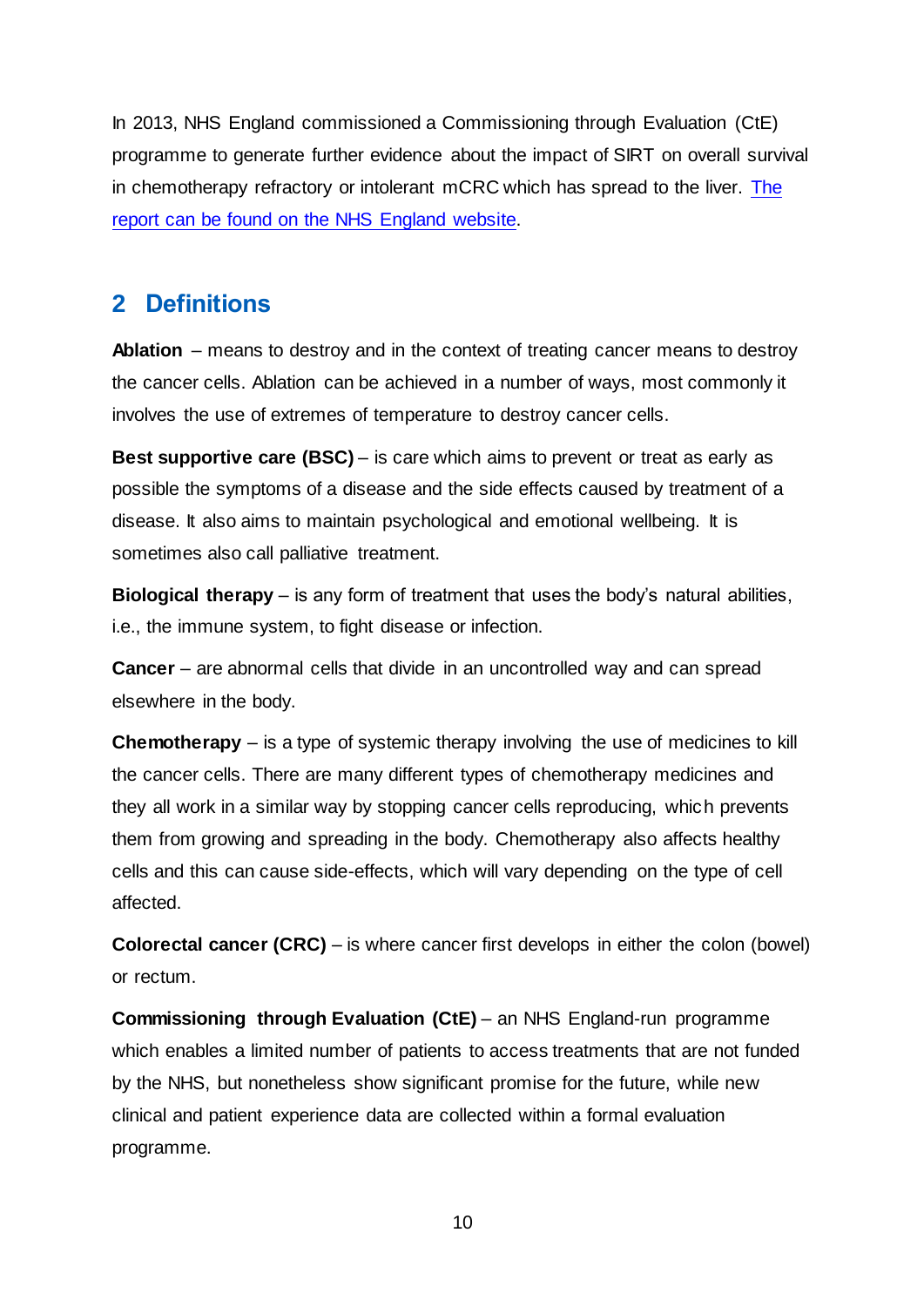#### **Eastern Cooperative Oncology Group (ECOG) Performance status** - these

scales and criteria are used by doctors and researchers to assess how a patient's disease is progressing, assess how the disease affects the daily living abilities of the patient, and determine appropriate treatment and prognosis. They are included here for health care professionals to access

**Incremental cost-effectiveness ratio (ICER)** - is a statistic used to summarise the cost-effectiveness of a health care intervention. It is defined by the difference in cost between two possible interventions, divided by the difference in their effect.

**Liver-specific progression free survival** – the length of time from start of treatment to when the disease gets worse in the liver or death.

**Metastasis (or secondary tumour)** – the term used if the cancer has spread to other parts of the body.

**Overall survival (OS)** – the length of time from either diagnosis or start of treatment that the patient is still alive.

**Performance status** - a recognised system developed by the World Health Organisation and other bodies to describe the general health and daily activity status of patients.

**Primary cancer or tumour** - is the term used for where in the body that a cancer starts.

**Progression free survival (PFS)** – the length of time from start of treatment to when the disease gets worse or death.

**Quality-adjusted life year (QALY)** – is a generic measure of disease burden, including both the quality and the quantity of life lived. It is used in economic evaluation to assess the value for money of medical interventions. One QALY equates to one year in perfect health.

**Radiotherapy** - is the safe use of ionising radiation to kill cancer cells with the aim of cure or effective palliation.

**Selective internal radiation therapy (SIRT)** – the use of microspheres containing a radioactive substance to deliver a targeted dose of radiation to a tumour in order to destroy it.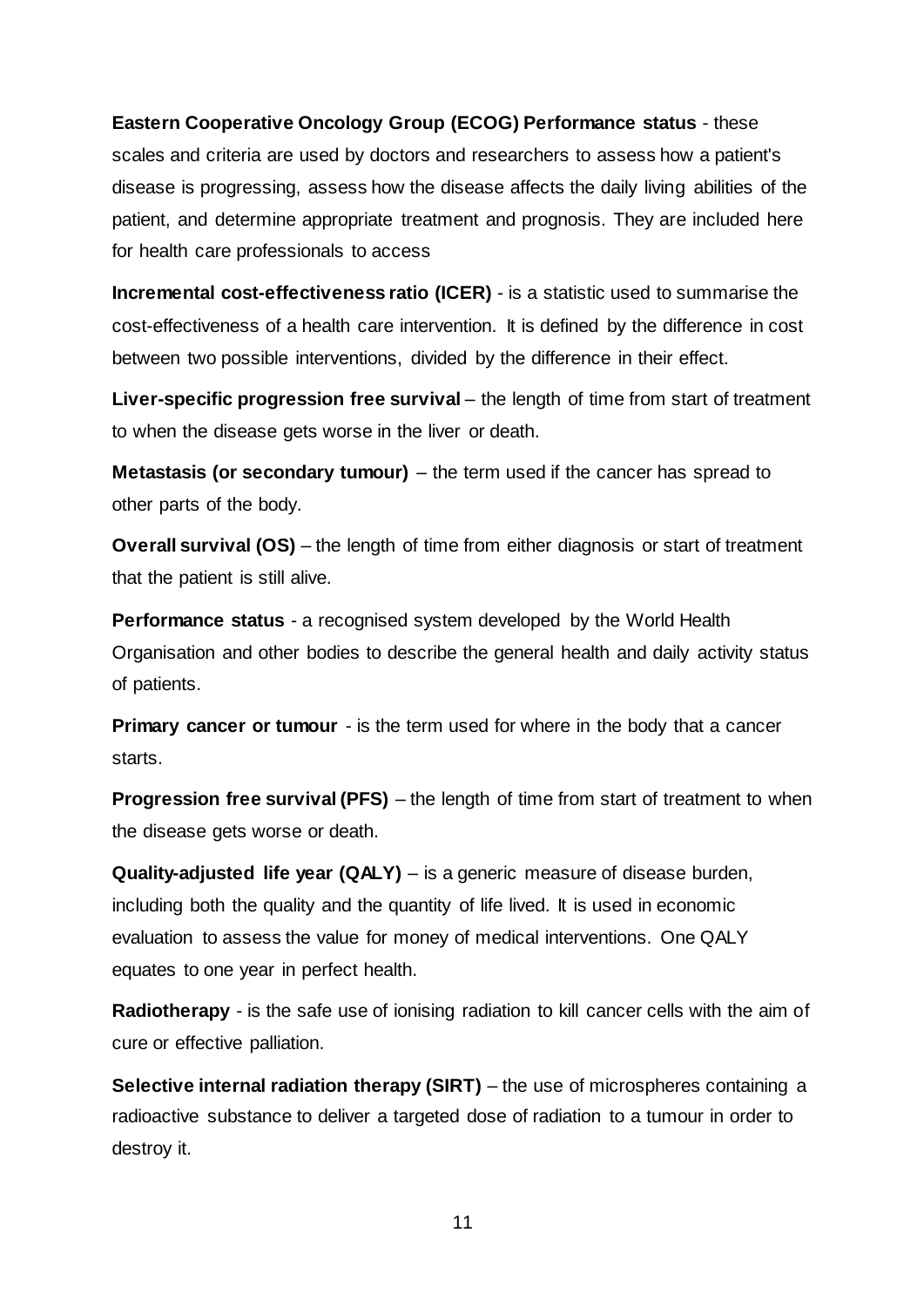**Systemic therapy** – are treatments for cancer using substances that travel through the blood stream to reach and affect cells all over the body. Chemotherapy, immunotherapy and targeted agents are types of systemic therapy.

**Time to liver progression (TTLP)** – the length of time from start of treatment to when the disease gets worse in the liver. It does not include deaths.

**Time to progression (TTP)** – the length of time from start of treatment to when the disease gets worse. It does not include deaths.

## <span id="page-11-0"></span>**3 Aims and Objectives**

This policy considered the role of SIRT using yttrium-90 microspheres (glass or resin) OR holmium-166 (166Ho) microspheres as part of the treatment pathway for adults with chemotherapy refractory or chemotherapy intolerant unresectable, liveronly or liver-dominant metastatic colorectal cancer.

The objectives were to:

- Determine the clinical effectiveness, cost effectiveness and safety of using selective internal radiation therapy (SIRT) compared with best supportive care for individuals with unresectable, liver-only or liver-dominant metastatic colorectal cancer who are chemotherapy-refractory or chemotherapyintolerant and using:
	- o glass yttrium-90 microspheres
	- o resin yttrium-90 microspheres
	- o holmium-166 microspheres
- Determine whether any subgroups of patients with unresectable, liver-only or liver-dominant metastatic colorectal cancer who are chemotherapy-refractory or chemotherapy-intolerant who would gain greater benefit from SIRT using:
	- o glass yttrium-90 microspheres
	- o resin yttrium-90 microspheres
	- o holmium-166 microspheres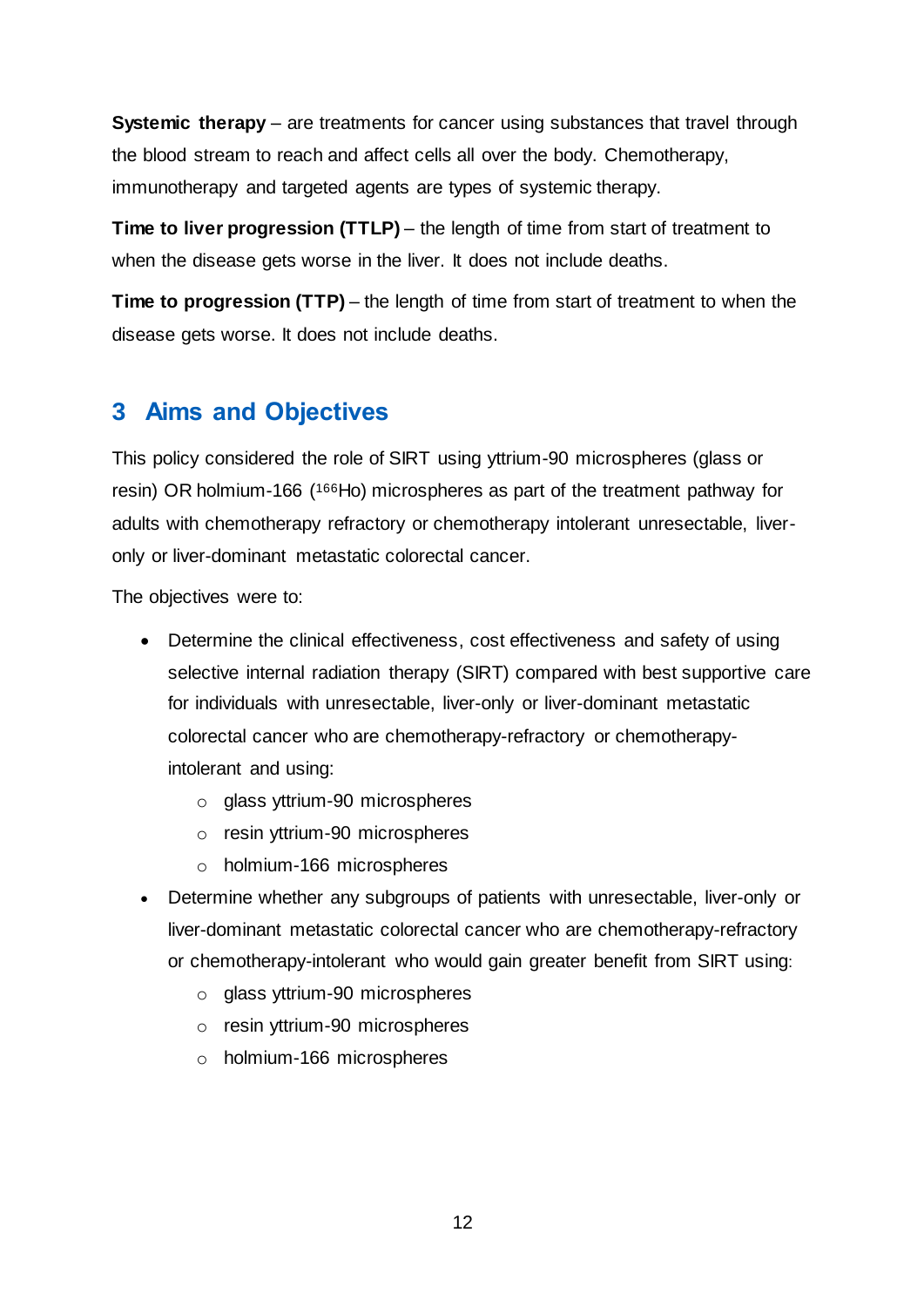## <span id="page-12-0"></span>**4 Epidemiology and Needs Assessment**

CRC is the third most common cancer in the UK, with 40,755 new cases diagnosed in 2012, which is projected to rise to 58,119 cases annually by 2035. It is more common in people aged over 65 years (73.1% of new cases) and in males (55.4% of cases) than females. CRC is an important cause of death; there were 16,202 deaths in 2012 and this is expected to increase to almost 24,000 deaths annually by 2035.

Approximately half of all CRC cases will, at some point, go on to develop metastatic disease, usually involving the liver. Around 25% of people present with synchronous metastases, which are metastases that develop within six months of the initial diagnosis. Of these, only 10-20% of cases will be able to have surgical resection; the majority of mCRC cases instead have chemotherapy.

It is estimated that every year around 150 -200 adults treated with chemotherapy for mCRC will either become intolerant of the treatment or will have a cancer that is or becomes refractory to treatment. Of these, it is estimated that approximately 50 cases would be eligible for treatment with SIRT, in accordance with the clinical criteria set out within Section 8.

## <span id="page-12-1"></span>**5 Evidence Base**

NHS England has concluded that there is sufficient evidence to support the routine commissioning of this treatment for the indication (liver only metastatic colorectal cancer).

To develop this policy the following evidence was used:

- the results of evidence reviews undertaken to assess the clinical effectiveness, cost effectiveness and safety of the available SIRT technologies – resin yttrium-90 microspheres, glass yttrium-90 microspheres and holmium-166 microspheres compared with best supportive care; and
- the results of the NHS England SIRT CtE programme.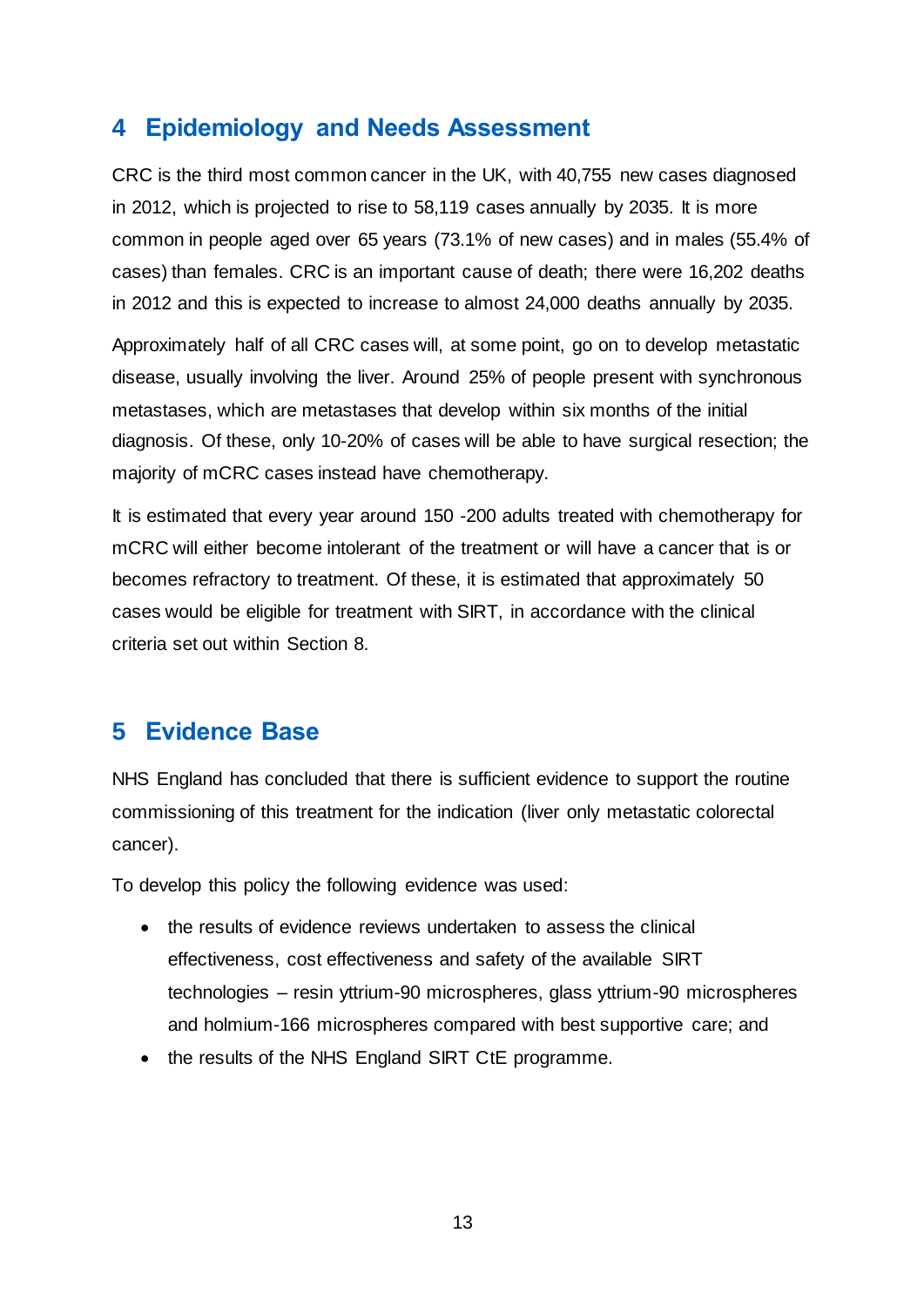### **Evidence Reviews**

**1. What is the evidence of clinical effectiveness of using SIRT with yttrium-90 and holmium-166 microspheres compared with best supportive care for individuals with unresectable, liver-dominant metastatic colorectal carcinoma who are chemotherapy-refractory or chemotherapy-intolerant?**

#### **a) glass yttrium-90 microspheres;**

No evidence was identified directly comparing glass yttrium-90 microspheres with best supportive care.

#### **b) resin yttrium-90 microspheres;**

Only 3 studies were identified that involved resin yttrium-90 microspheres as a treatment arm for individuals with unresectable, liver-dominant metastatic colorectal carcinoma (Bester et al. 2012; Hendlisz et al. 2010 and Seidensticker et al. 2012).

Hendlisz et al. (2010) was the highest quality study included in this review. It was an open-label, multi-centre (Belgium) randomised phase III trial in patients with unresectable chemotherapy-refractory liver-limited metastatic CRC comparing fluorouracil (FU) protracted intravenous infusion (n=23) to SIR-spheres plus intravenous FU (n=21). For ethical reasons, patients in the control arm with documented progression were permitted to cross over to receive SIRT, 10 patients crossed over. Patients were followed up for a median of 24.8 months (range  $2 - 41$ ). The primary outcome was time to liver progression (TTLP) although the description provided indicated that actually liver-specific progression free survival (LPFS) is reported; patients are censored on death in LPFS and PFS but excluded in TTLP and TTP. SIRT had a significant benefit in controlling liver tumour growth, as measured by LPFS; SIRT & FU - 5.5 months vs. FU - 2.1 months; HR 0.38 (95% CIs 0.28-0.94), p=0.003. The results indicated that there was no significant overall survival (OS) advantage with SIRT; SIRT & FU - 10.0 months vs. FU - 7.3 months; HR 0.92 (0.47-1.78), p=0.80. A significant improvement in PFS (reported as TTP) for the SIRT group was reported, 4.5 vs. 2.1 months; HR 0.51 (0.28-0.94), p=0.03. Although significant improvements were observed in TTLP (LPFS) and TTP (PFS) the study was not powered to detect an overall survival benefit; the study also has several biases that may mask any OS benefit i.e. open-label design, cross-over of patients to SIRT arm and small sample size.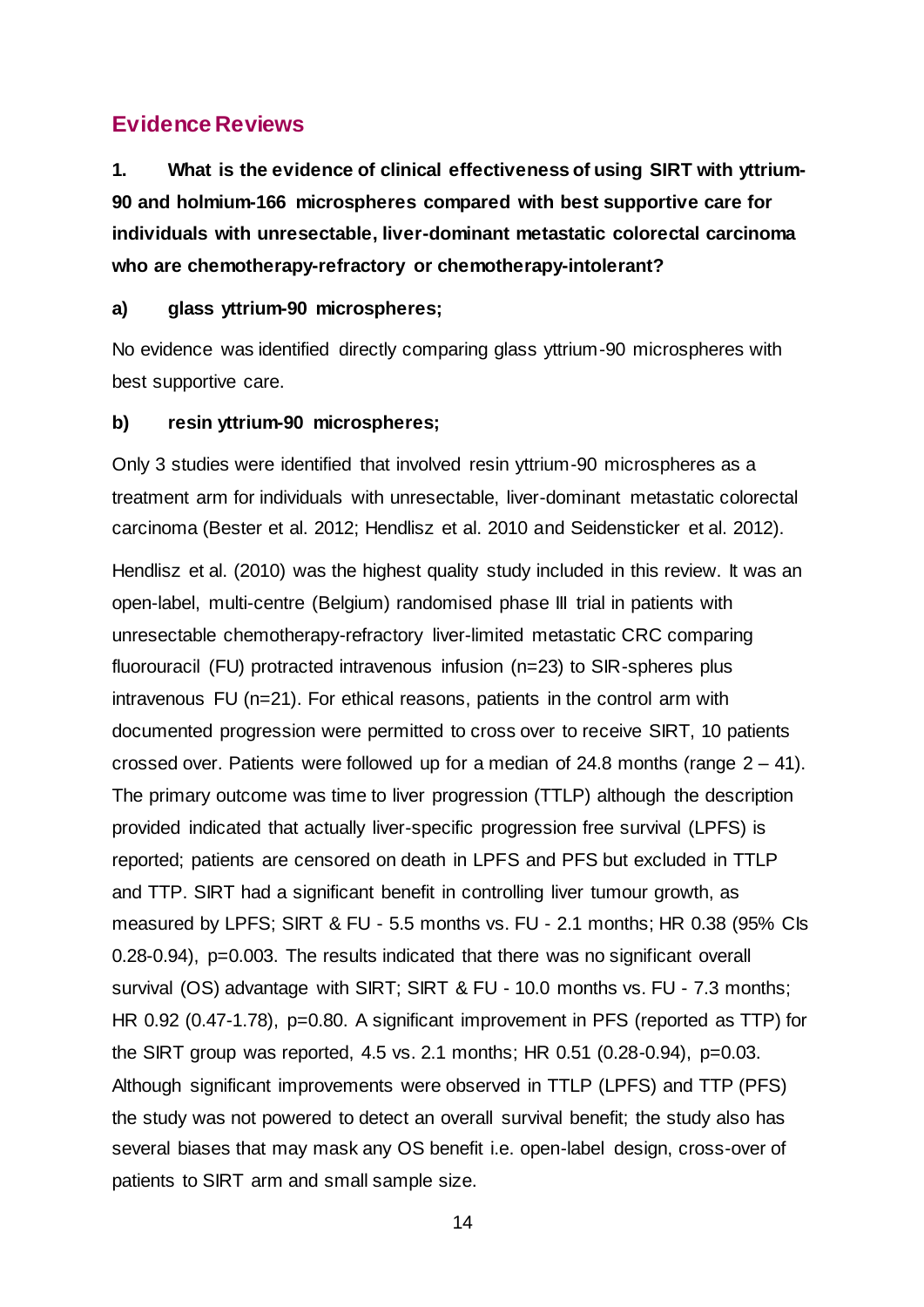Seidensticker et al. (2012) was a multi-centre (Germany), retrospective comparative study in patients with chemotherapy-refractory liver dominant metastatic colorectal cancer comparing SIRT therapy (n=29) with a matched cohort of patients receiving BSC (n=29). Some patients treated with SIRT (31%) were subsequently able or willing to receive further systemic chemotherapy; the exact number of patients who actually received chemotherapy is not provided. The details of the components or nature of BSC were not provided. Length of follow-up was also not reported. Patients treated with SIRT had a longer median OS of 8.3 months  $(95\%$  CI 6.6 - 10.2) vs. 3.5 months (95% CI 1.9 – 5.7); HR 0.26 (95% CI 0.15–0.48); p<0.001. There is a high risk of bias in this study due to several factors: retrospective, non-randomised and small sample size; this may result in an overestimate of survival benefit in SIRT group.

Bester et al. (2012) was a single-institution (Australia), retrospective comparative study in patients with chemotherapy-refractory liver metastasis comparing SIRT therapy with standard care. The study also included patients with non-CRC primary cancers and some analyses were not stratified for CRC; 14.5% (49/339) of the whole SIRT group were chemo-naive. In the mCRC group, 224 patients received SIRT therapy and 29 received standard care. Patients in the standard care arm were selected from a population who were assessed for SIRT eligibility but were considered unsuitable due to anatomical contraindications or refusal of consent; they were provided with conservative treatment of continued supportive care. Some baseline characteristics were presented separately for CRC patients treated with SIRT. Baseline characteristics for the CRC-only patients who received standard care were not reported therefore differences could not be assessed. The study reports that 85% of patients had an Eastern Cooperative Oncology Group (ECOG) status of 0, and 14% of patients treated with SIRT were chemotherapy naive. Length of followup was not reported. Median OS was improved in the SIRT group compared to standard care (11.9 vs 6.6 months; HR: 0.5, log rank test p=0.001). There is a high risk of bias in this study due to several factors: retrospective, non-randomised, inadequate matching of prognostic factors, small sample size of comparative arm; this may result in an overestimate of survival benefit in SIRT group.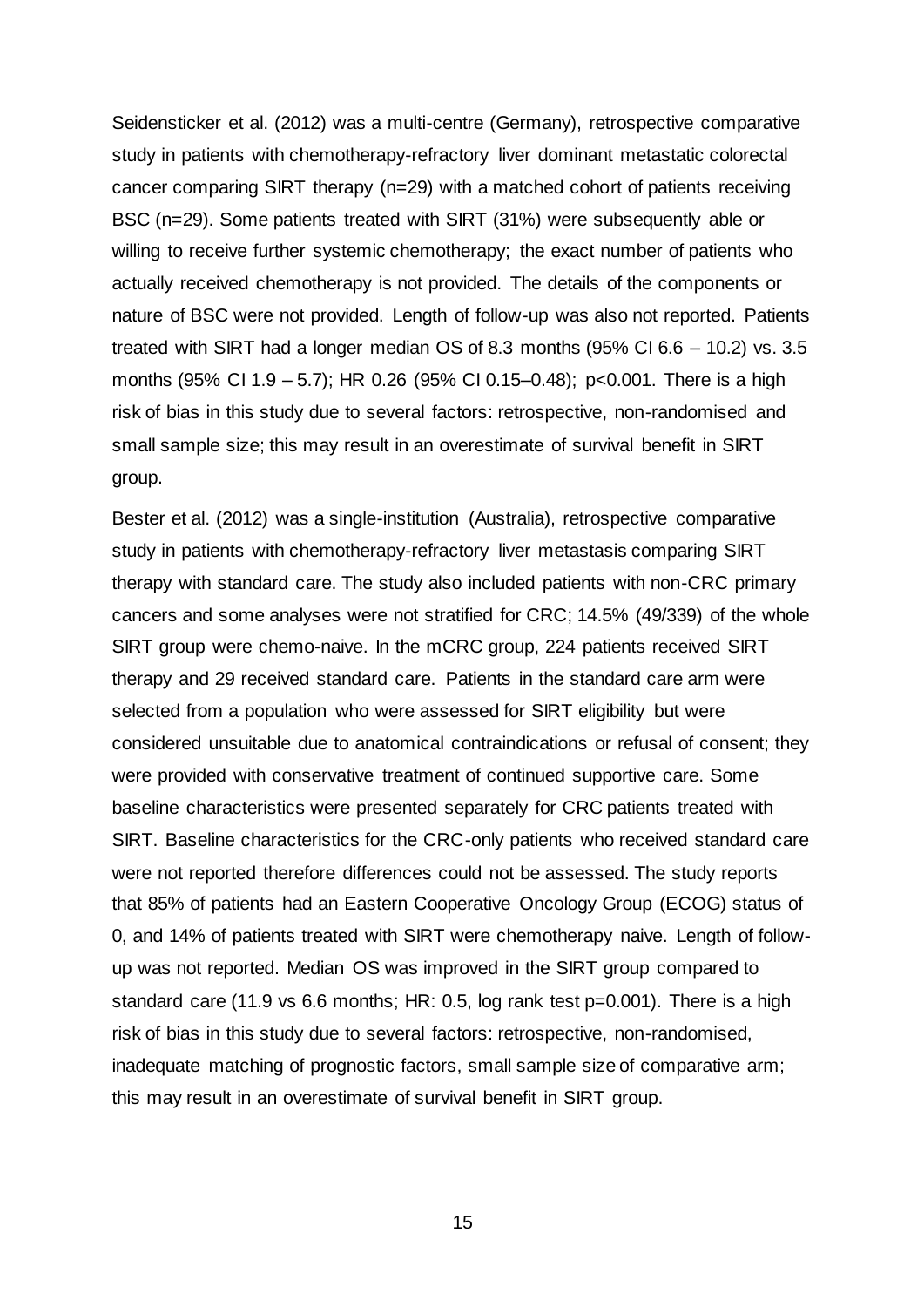#### **c) holmium-166 microspheres.**

No evidence was identified directly comparing holmium-166 microspheres with best supportive care.

**2. What is the evidence relating to the safety of SIRT with yttrium-90 microspheres and holmium-166 compared with best supportive care for individuals with unresectable, liver-dominant metastatic colorectal carcinoma who are chemotherapy-refractory or chemotherapy-intolerant?**

#### **a) glass yttrium-90 microspheres;**

No evidence was identified directly comparing glass yttrium-90 microspheres with best supportive care.

#### **b) resin yttrium-90 microsphere;**

The 3 studies (Bester et al. 2012; Hendlisz et al. 2010 and Seidensticker et al. 2012) that involved resin yttrium-90 microspheres as a treatment arm for individuals with unresectable, liver-dominant metastatic colorectal carcinoma also reported adverse events

Hendlisz et al. (2010) was an open-label, multi-centre (Belgium) randomised phase III trial in patients with unresectable chemotherapy-refractory liver-limited metastatic CRC comparing a protracted intravenous infusion of fluorouracil (FU) (n=23) to SIRspheres plus intravenous FU (n=21). Ten patients in the control arm with documented progression were permitted to cross over to receive SIRT. Toxicity analysis was conducted in 43 patients (22 in FU group and 21 SIRT & FU group). Two patients (both in FU group) were never treated and so were not evaluated for toxicity. Grade 3 or 4 toxicities were recorded in six patients after FU monotherapy and in one patient after SIRT plus FU treatment (P=0.10).

Seidensticker et al. (2012) was a multi-centre (Germany), retrospective comparative study in patients with chemotherapy-refractory liver dominant metastatic colorectal cancer comparing SIRT therapy (n=29) with a matched cohort of patients receiving BSC (n=29). Some patients treated with SIRT (31%) were subsequently able or willing to receive further systemic chemotherapy; exact number of patients who actually received chemotherapy is not provided. The details of the components or nature of BSC were not provided. Treatment-related adverse events following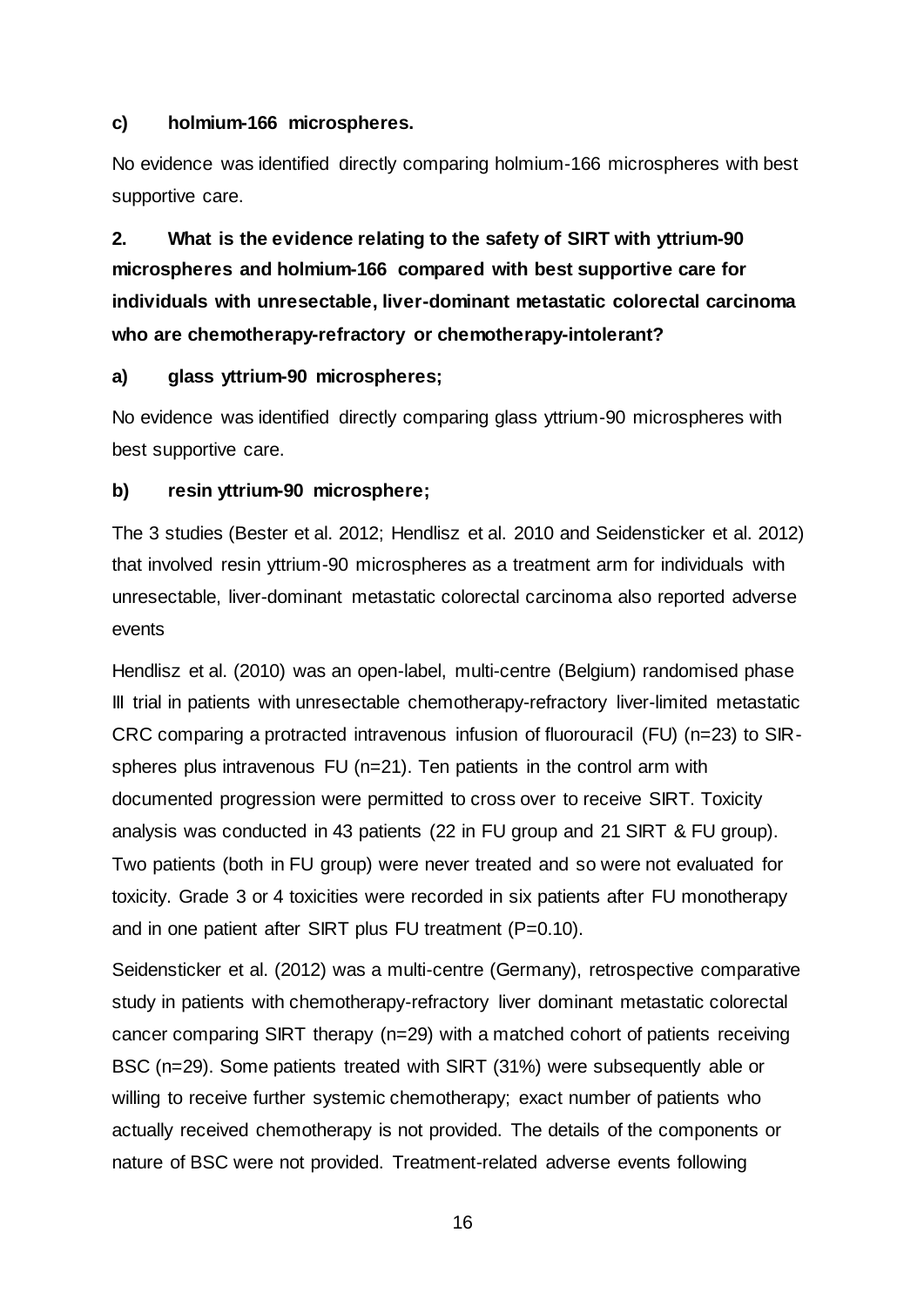radioembolization included: grade  $1-2$  fatigue (n = 20, 69%) in the first 14 days postradioembolization; grade 1 mild abdominal pain / nausea (n = 14, 48.3%), and grade 2 gastrointestinal ulceration ( $n = 3$ , 10.3%). Three cases (10.3%) of grade 3 radiation-induced liver disease were not deemed to be life-threatening. Adverse events in the comparator arm were not reported.

Bester et al. (2012) was a single-institution (Australia), retrospective comparative study in patients with chemotherapy-refractory liver metastasis comparing SIRT therapy with standard care. The study also included patients with non-CRC primary cancers and some analyses were not stratified for CRC; 14.5% (49/339) of the whole SIRT group were chemo-naive. In the mCRC group 224 patients received SIRT therapy and 29 standard care. Adverse events occurred in 22% of patients immediately after radioembolization, which were minor abdominal pain, nausea, and vomiting. At the 1-month follow-up after radioembolization, adverse events were minor and easily medically managed; including one case of radiation induced liver disease (RILD). At the 3 month follow-up adverse events were all medically managed, with no deaths within the 3-month follow-up period caused by the radioembolization procedure. There were no known cases of radiation pneumonitis Adverse events in the supportive care arm were not reported.

#### **c) holmium-166 microspheres.**

No evidence was identified directly comparing holmium-166 microspheres with best supportive care.

## **3. What is the evidence on the cost effectiveness of SIRT with yttrium-90 microspheres and holmium-166 compared with best supportive care for individuals with unresectable, liver-dominant metastatic colorectal carcinoma who are chemotherapy-refractory or chemotherapy-intolerant?**

One study (Pennington et al. 2015) was identified that evaluated the costeffectiveness of SIRT compared with SC in patients with inoperable chemotherapyrefractory colorectal cancer liver metastases. It used a 3 state partitioned survival model. Radioembolization using yttrium-90 resin microspheres compared to SC increased overall survival (OS) by a mean of 1.12 life years in the model and resulted in a cost per QALY gained of £28,216 and cost per life year gained of £20,323. The total cost was £35,487 for SIRT and £12,730 for SC, a difference of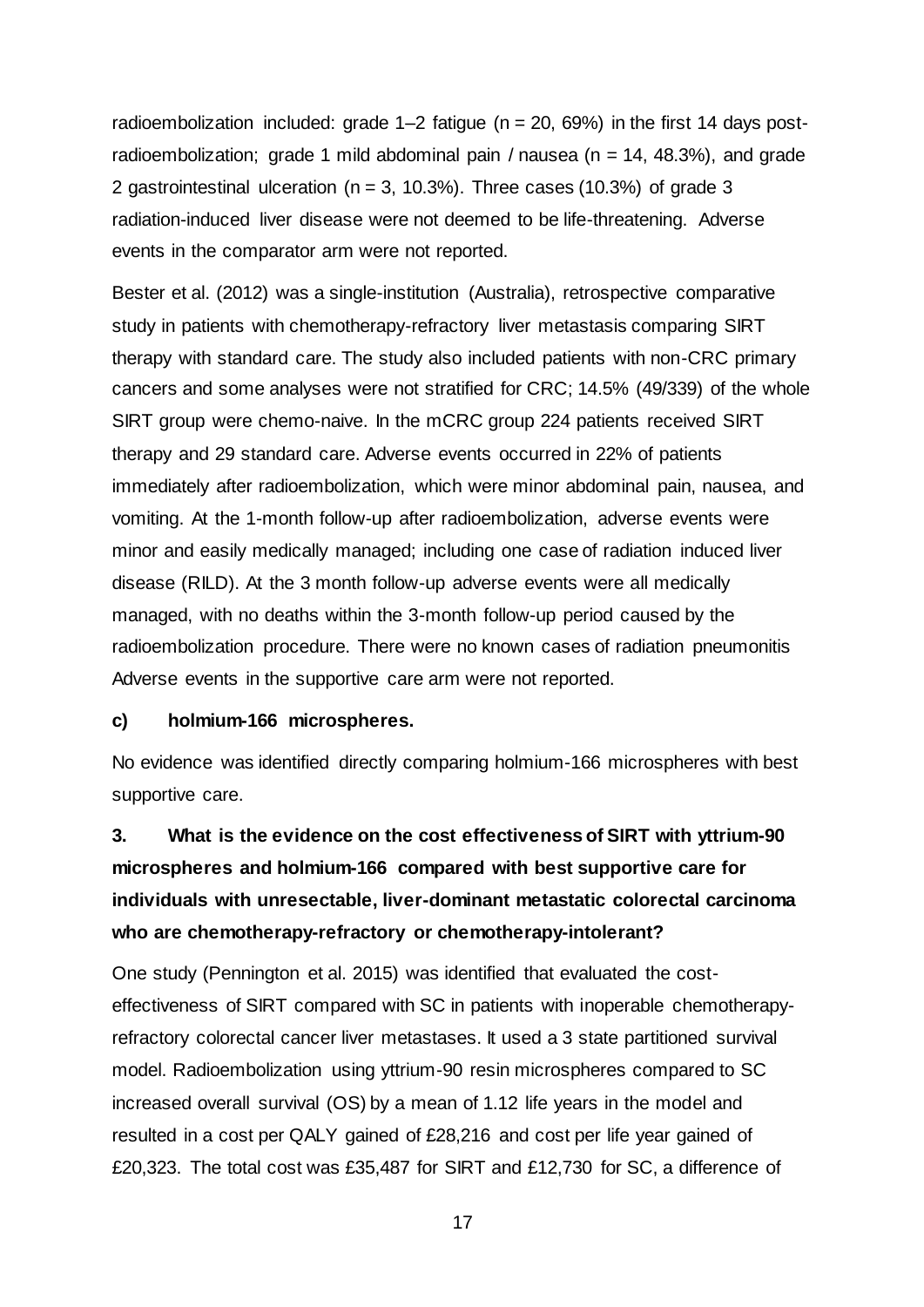£22,757. The model uses survival data from an unmatched retrospective comparative study (Bester et al. 2012), which is at risk of bias, and standard care is not defined. The authors assumed that there were equal patient numbers in progression free and progressed states at any point in time which may not be appropriate. The selection of optimistic inputs for SIRT may underestimate the overall cost per QALY and ICER reported in the model. The cost of the SIRT procedure was inadequately explored in the sensitivity analysis. With the highlighted issues of the model the cost-effectiveness estimates cannot be considered reliable.

No cost-effectiveness evidence was identified in relation to SIRT with holmium-166.

## **4. Does the evidence of clinical and cost-effectiveness identify any subgroups of patients with unresectable, liver-dominant metastatic colorectal carcinoma who are chemotherapy-refractory or chemotherapy-intolerant who would gain greater benefit from using SIRT with yttrium-90 or holmium-166 microspheres compared with best supportive care?**

Neither Bester et al. (2012) or Hendlisz et al. (2010) reported any subgroup analysis that enabled the identification of any patient sub-groups who would gain greater benefit from SIRT compared to BSC.

Seidensticker et al. (2012) conducted multivariate analysis to identify prognostic markers of improved survival; however, patients from both treatment groups (SIRT and BSC) were included and therefore this analysis does not indicate whether any subgroups would gain a greater benefit from using SIRT with yttrium-90 compared with BSC.

No evidence was identified directly comparing holmium-166 microspheres with best supportive care.

#### **SIRT CtE programme**

The objective of the CtE programme was to evaluate the clinical and costeffectiveness of SIRT in patients with unresectable colorectal cancer liver metastases which has progressed following standard chemotherapy (National Institute for Health and Care Excellence, 2017). The single-arm SIRT CtE registry study was carried out in 10 NHS centres in England between December 2013 and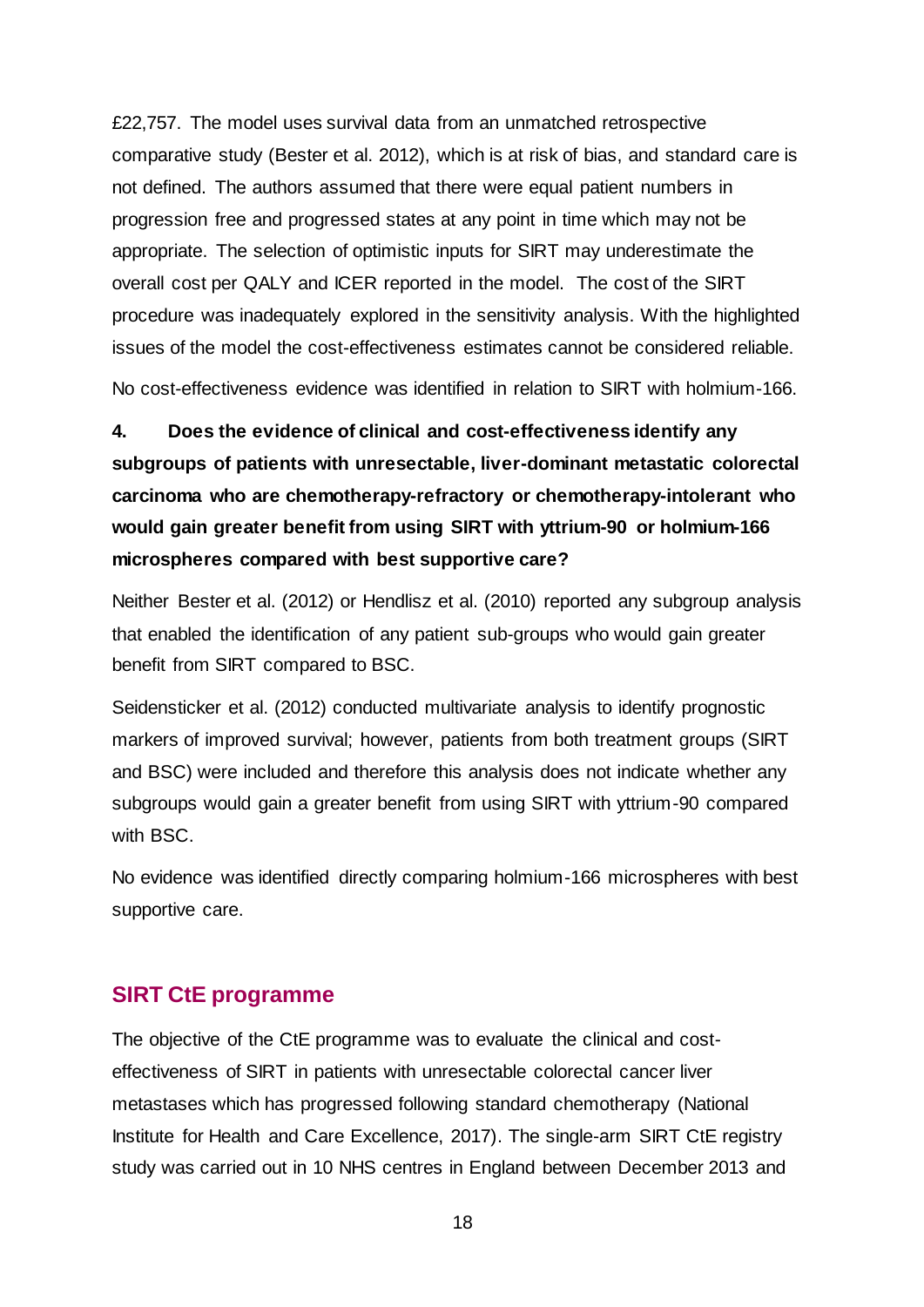March 2017. Data on patients' baseline characteristics, the SIRT procedure, safety, survival, health-related quality of life were collected in a registry. Patients were followed-up for a median of 14.3 months (95% confidence intervals 9.2-19.4).

A total of 399 patients with colorectal cancer treated with SIRT using yttrium-90 (86% resin and 14% glass) microspheres were included in the analysis. 93% of patients had an Eastern Cooperative Oncology Group (ECOG) performance status of 0 or 1, 60% did not have extrahepatic disease, and 78% of patients received 2 or 3 lines of chemotherapy prior to SIRT. Patients required a hospital stay of 1 or 2 nights for the SIRT procedure.

Median overall survival was 7.6 months (95% Cls 6.9-8.3) and survival at 12 months following SIRT was 30%. Median progression-free survival was 3.0 months (95% CIs 2.8-3.1) and median liver-specific progression-free survival was 3.7 months (95% CIs 3.2-4.3). Subgroup analyses (Table 1 and 2) showed that absence of extrahepatic disease, fewer liver tumours, smaller tumour to liver volume percentage, were factors associated with an increased survival benefit (Cedar, 2017). This subgroup analysis did not differentiate between patients treated with using resin yttrium-90 microspheres and glass yttrium-90 microspheres.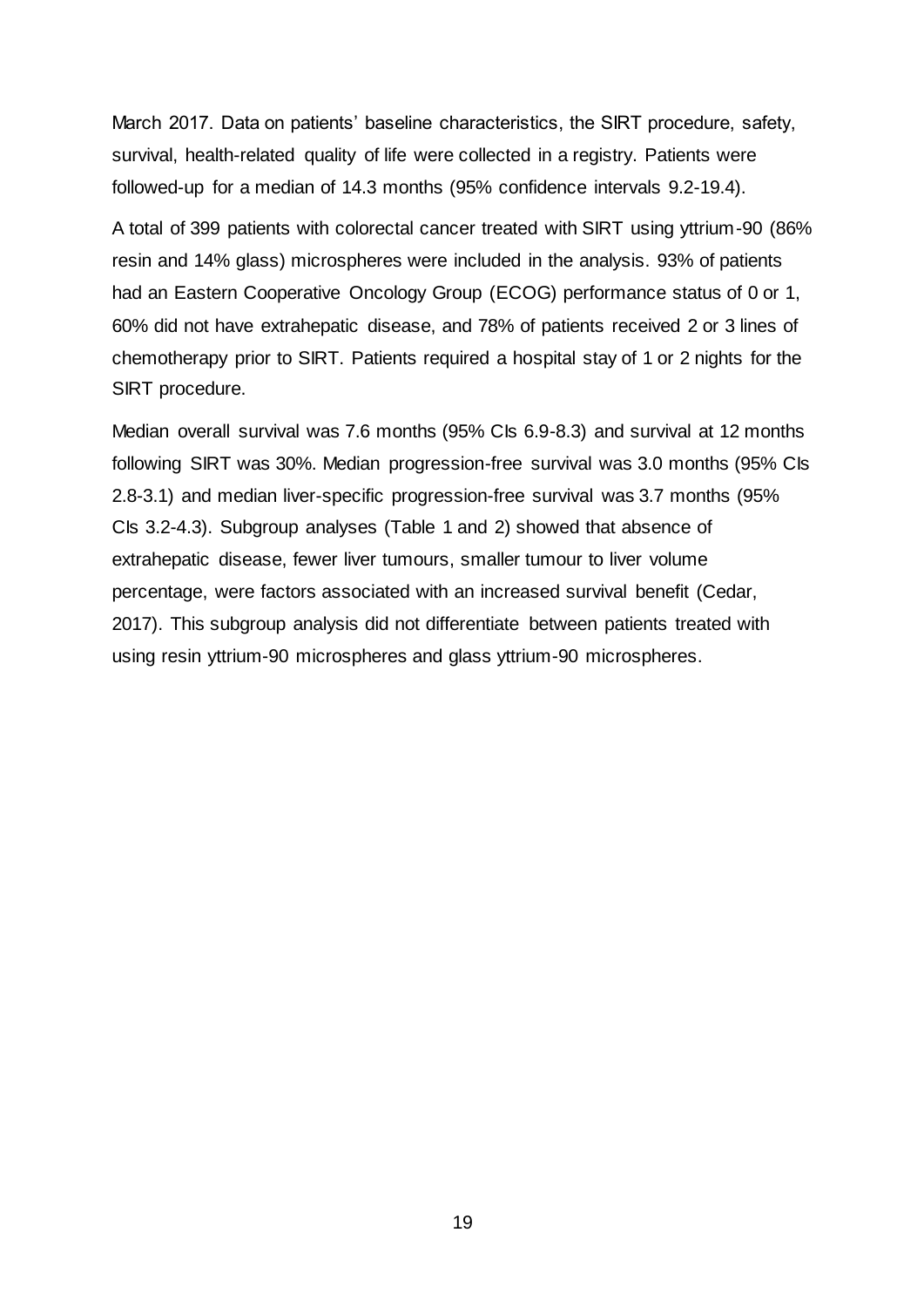## **Table 1 Kaplan-meier analysis and univariate Cox proportional hazards model of survival by baseline characteristics in the colorectal population (statistically significant p-values in bold)**

| Subgroup                                                                         |     | $ n$ (pts) $ n$ (events) | Median OS | ΟS           | Hazard ratio (95% Cls)   p-value                                              |         |
|----------------------------------------------------------------------------------|-----|--------------------------|-----------|--------------|-------------------------------------------------------------------------------|---------|
|                                                                                  |     |                          | in months | 95% CI       |                                                                               |         |
|                                                                                  |     |                          |           |              | Number of lines of previous chemotherapy (including biologics); log-rank test |         |
| 1 line                                                                           | 32  | 19                       | 11.3      | 4.9-17.6     | Ref                                                                           | Ref     |
| 2 lines                                                                          | 210 | 127                      | 7         | $6.2 - 7.8$  | 1.506 (0.926-2.448)                                                           | 0.099   |
| 3 lines                                                                          | 85  | 58                       | 89        | $6.7 - 11.2$ | 1.143 (0.680-1.921)                                                           | 0.614   |
| ≥4 lines                                                                         | 33  | 27                       | 7.3       | $5.1 - 9.4$  | 1.732 (0.959-3.127)                                                           | 0.069   |
| Primary tumour in situ; log-rank test p=0.079                                    |     |                          |           |              |                                                                               |         |
| Yes                                                                              | 117 | 82                       | 7.4       | $6.0 - 8.7$  | 1.282 (0.973-1.689)                                                           | 0.077   |
| No                                                                               | 217 | 136                      | 8.9       | $7.4 - 10.3$ | Ref                                                                           | Ref     |
| Prior biologic therapy 1; log-rank test p=0.783                                  |     |                          |           |              |                                                                               |         |
| No                                                                               | 189 | 112                      | 7.6       | $6.6 - 8.6$  | Ref                                                                           | Ref     |
| Yes                                                                              | 190 | 128                      | 7.4       | $6.5 - 8.4$  | 1.036 (0.803-1.338)                                                           | 0.783   |
| ECOG performance status; log-rank test p=0.180                                   |     |                          |           |              |                                                                               |         |
| 0                                                                                | 192 | 124                      | 8.4       | 6.9-9.8      | Ref                                                                           | Ref     |
| $\mathbf{1}$                                                                     | 162 | 96                       | 6.6       | 5.57.7       | 1.252 (0.956-1.640)                                                           | 0.103   |
| $\overline{2}$                                                                   | 13  | 12                       | 6.3       | $2.0 - 10.6$ | 0.854 (0.465-1.567)                                                           | 0.61    |
| Presence of extrahepatic metastases; log-rank test p=0.021                       |     |                          |           |              |                                                                               |         |
| Yes                                                                              | 151 | 100                      | 7.1       | $5.7 - 8.4$  | Ref                                                                           | Ref     |
| No                                                                               | 225 | 137                      | 8.1       | $6.9 - 9.2$  | 0.738 (0.568-0.957)                                                           | 0.022   |
| Age (continuous)                                                                 |     |                          |           |              | 0.997 (0.985-1.008)                                                           | 0.562   |
| Age (categories); log-rank test p=0.316                                          |     |                          |           |              |                                                                               |         |
| <65 years                                                                        | 172 | 113                      | 8.2       | $6.9 - 9.5$  | Ref                                                                           | Ref     |
| ≥65 years                                                                        | 206 | 126                      | 7.4       | $6.4 - 8.3$  | 1.140 (0.882-1.473)                                                           | 0.317   |
| Prior liver procedures; log-rank test p=0.114                                    |     |                          |           |              |                                                                               |         |
| Yes                                                                              | 104 | 63                       | 7.1       | $6.2 - 7.9$  | 1.262 (0.944-1.685)                                                           | 0.116   |
| No                                                                               | 275 | 177                      | 9.7       | 8.9-10.4     | Ref                                                                           | Ref     |
| Number of liver tumours; log-rank test p=0.008                                   |     |                          |           |              |                                                                               |         |
| $1 - 5$                                                                          | 107 | 58                       | 11.3      | $8.7 - 13.8$ | Ref                                                                           | Ref     |
| $6 - 10$                                                                         | 50  | 28                       | 6.7       | $3.8 - 9.5$  | 1.666 (1.059-2.621)                                                           | 0.027   |
| >10                                                                              | 167 | 117                      | 7.3       | $6.2 - 8.3$  | 1.608 (1.171-2.208)                                                           | 0.003   |
| Sex ; log-rank test p=0.012                                                      |     |                          |           |              |                                                                               |         |
| Female                                                                           | 129 | 96                       | 6.4       | $5.2 - 7.7$  | 1.389 (1.073-1.800)                                                           | 0.013   |
| Male                                                                             | 250 | 144                      | 8.2       | $7.2 - 9.2$  | Ref                                                                           | Ref     |
| Percentage tumour to liver volume (continuous)<br>1.023 (1.016-1.030)<br>$0.001$ |     |                          |           |              |                                                                               |         |
| Percentage tumour to liver volume; log rank test p<0.001                         |     |                          |           |              |                                                                               |         |
| ≤25%                                                                             | 226 | 135                      | 9.4       | $8.0 - 10.9$ | Ref                                                                           | Ref     |
| >25% to 50%                                                                      | 80  | 57                       | 5.3       | 4.4-6.2      | 1.955 (1.424-2.685)                                                           | <0.001  |
| >50%                                                                             | 22  | 17                       | 5.3       | $6.8 - 8.2$  | 2.994 (1.791-5.005)                                                           | < 0.001 |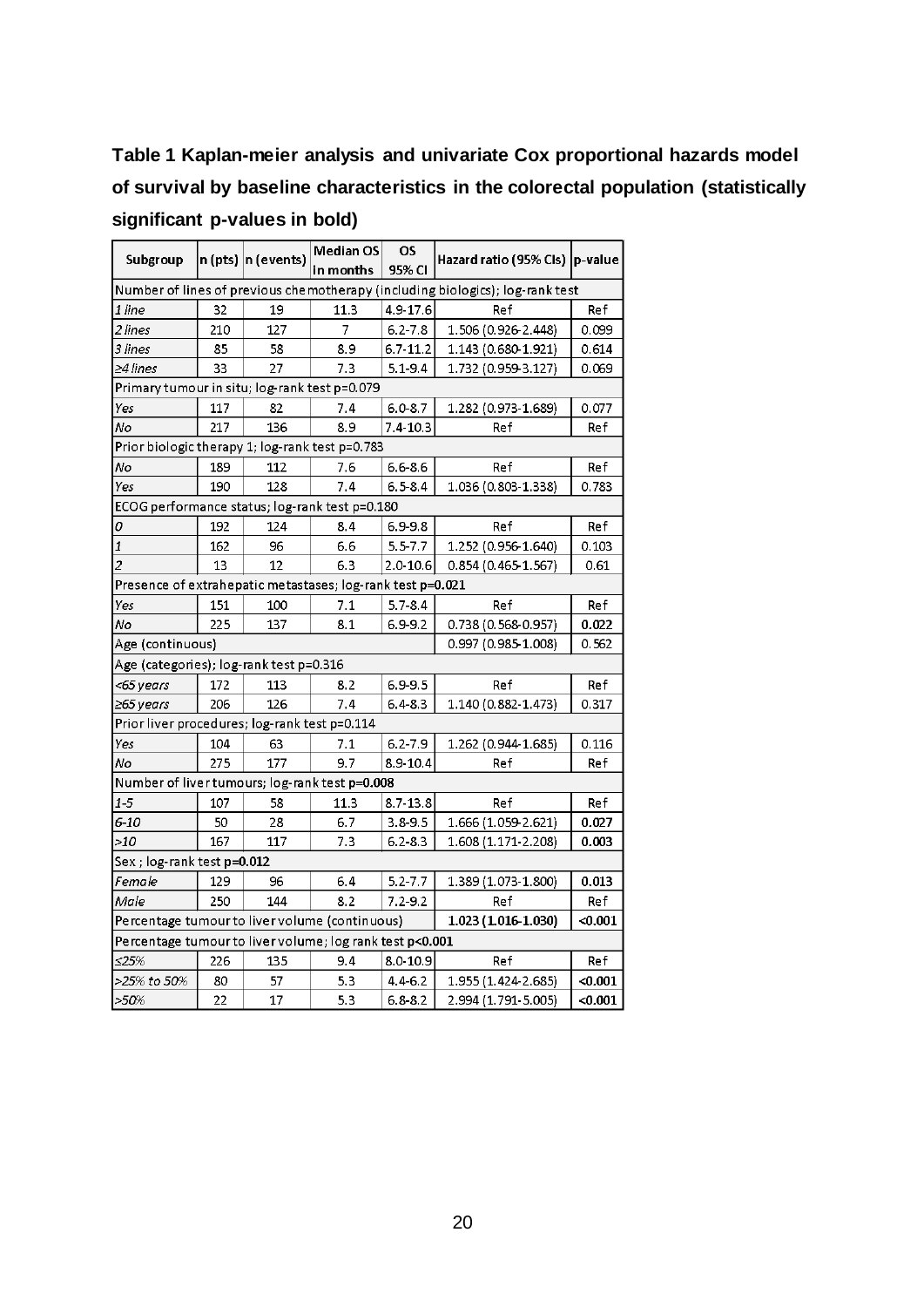**Table 2 Kaplan-meier analysis and univariate Cox proportional hazards model of survival by additional baseline characteristics in the colorectal population**

|                                                                              |                                                                                 | Subgroup n (pts) n (events) | <b>Median OSIOS</b><br>(months) | 95% CIs      | Hazard ratio (95% Cls)  p-value |       |
|------------------------------------------------------------------------------|---------------------------------------------------------------------------------|-----------------------------|---------------------------------|--------------|---------------------------------|-------|
| Patients without extrahepatic mets AND 1-5 tumours (log-rank p 0.002)        |                                                                                 |                             |                                 |              |                                 |       |
| Yes                                                                          | 64                                                                              | 33.                         | 11.3                            | $8.1 - 14.5$ | $0.562(0.389 - 0.814)$          | 0.002 |
| No                                                                           | 315                                                                             | 207                         | 7.3                             | $6.4 - 8.1$  |                                 |       |
|                                                                              | Patients without extrahepatic mets AND tumour to liver volume of ≤25% (log-rank |                             |                                 |              |                                 |       |
| Yes                                                                          | 143                                                                             | 83                          | 9.7                             | $7.4 - 11.9$ | $0.653(0.500-0.853)$            | 0.002 |
| No                                                                           | 236                                                                             | 157                         | 6.5                             | $5.6 - 7.4$  |                                 |       |
| Patients without extrahepatic mets AND 5 or less liver tumours AND tumour to |                                                                                 |                             |                                 |              |                                 |       |
| liver volume of ≤25% (log-rank p 0.002)                                      |                                                                                 |                             |                                 |              |                                 |       |
| Yes                                                                          | 53                                                                              | 27                          | 12.9                            | $9.1 - 16.6$ | $0.533(0.356-0.798)$            | 0.002 |
| No                                                                           | 326                                                                             | 213                         | 7.3                             | $6.5 - 8.1$  |                                 |       |

Health related quality of life measured using EQ-5D-5L and EQ-VAS remained relatively high and constant before and after the SIRT procedure. A statistically significant reduction in health related quality of life was observed 3 months following SIRT but this was small and not clinically relevant. No significant change was observed at 6 and 9 months, although the number of respondents was small.

Severe complications on the day of treatment were reported in 11 patients (3%). During the follow-up period, 36% of patients experienced an adverse event, of which 8% of the events were grade 3 and above (severe). The most frequently reported adverse events were mild fatigue and abdominal pain.

A new cost-effectiveness model was created using the outputs of the registry. The ICER for SIRT compared to best supportive care was £85,350 in the base case. Treatment with SIRT resulted in an increase in QALYs of 0.32 (0.58 vs 0.26). The model showed that SIRT was £27,406 more expensive than BSC (£31,028 vs £3,623 discounted costs). This was primarily due to high initial procedure costs in the SIRT arm.

The cost of the SIRT procedure and the survival time were the main drivers in the model. Scenario analysis where a longer survival estimate and a lower procedure cost were used with a longer time horizon, based on the published model by Pennington et al. (2015), resulted in a lower ICER of £31,888. This demonstrates the impact of the overall survival and the procedure cost on the model outcomes.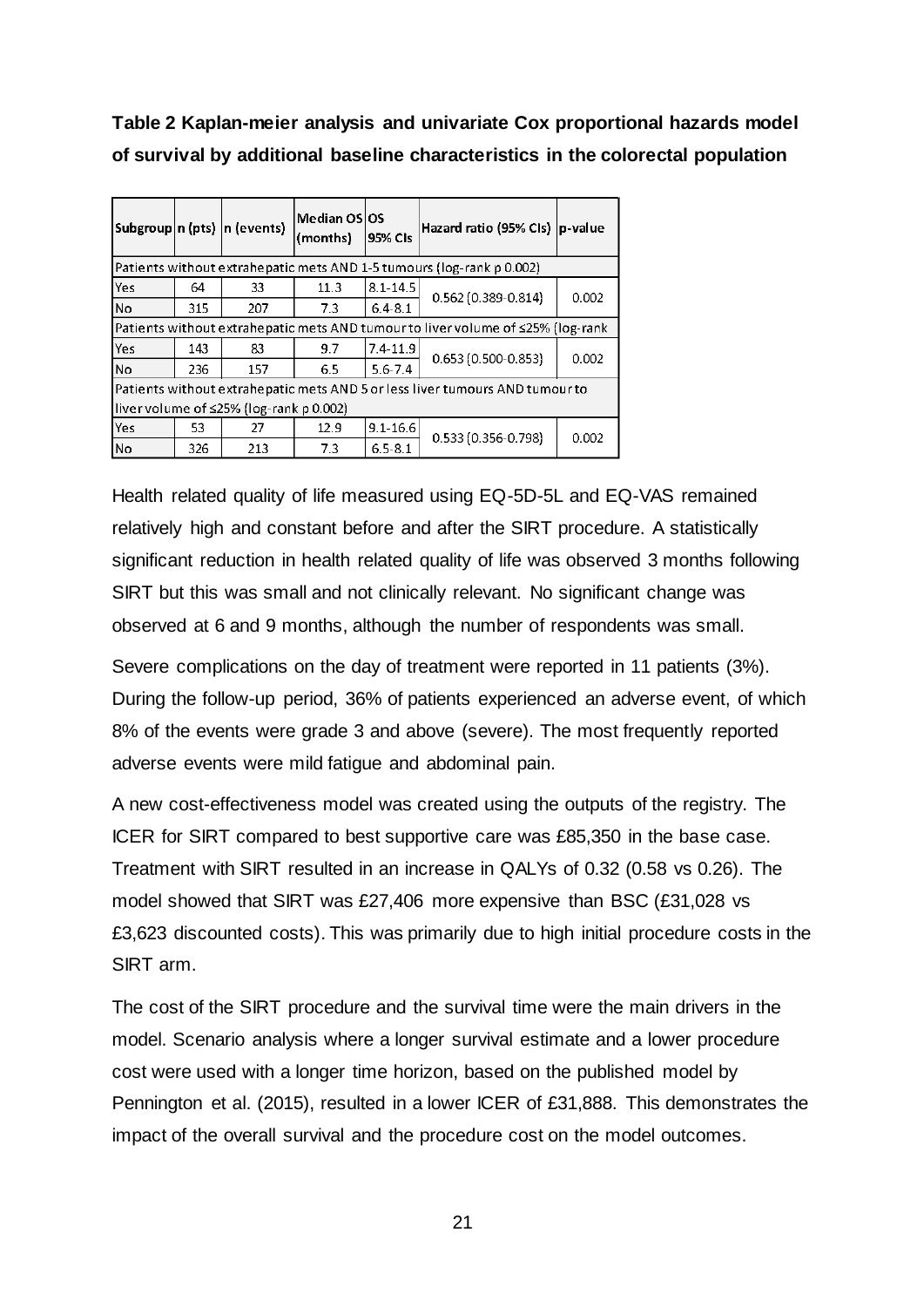#### **Conclusion**

The evidence review assessing yttrium-90 microspheres identifies one small open label RCT in patients with unresectable chemotherapy-refractory liver-limited metastatic CRC comparing SIRT plus fluorouracil chemotherapy with fluorouracil chemotherapy alone, demonstrated a significant benefit in controlling liver tumour growth, as measured by LPFS. Two non-randomised retrospective studies indicate that SIRT may improve overall survival in patients with unresectable, chemotherapyrefractory or chemotherapy-intolerant, liver-dominant metastatic colorectal carcinoma compared to standard care.

The evidence review assessing holmium-166 microspheres did not identify any studies directly comparing holmium-166 microspheres with best supportive care.

These evidence reviews highlight the lack of well-designed prospective comparative studies of SIRT and BSC to provide reliable evidence of survival outcomes. High quality data would also enable more accurate modelling of the cost-effectiveness of SIRT compared to BSC. There is a need for studies that evaluate the impact of SIRT on patients' quality of life.

The aim of the CtE project was to generate new evidence from real-world settings to enable a judgement on clinical and cost-effectiveness of SIRT in the identified populations. Outcomes data (progression free and overall survival) from SIRT procedures done in the CtE scheme are comparable to those in published evidence and do not show significant benefit compared with best supportive care. The additional register-derived evidence is at risk of bias because of the study design (particular problems being incomplete data submission, lack of validation because of data protection requirements and lack of real world comparators).

New cost modelling, undertaken as part of the CtE project, showed an ICER of £85,350 for SIRT compared with BSC. The cost of the SIRT procedure and the survival time were the main drivers in the new cost model. Scenario analysis where a longer survival estimate and a lower procedure cost were used with a longer time horizon, based on the published model by Pennington et al. (2015), resulted in a lower ICER of £31,888. Subgroup analyses of the register data showed that absence of extrahepatic disease (also termed liver dominant disease), fewer liver tumours,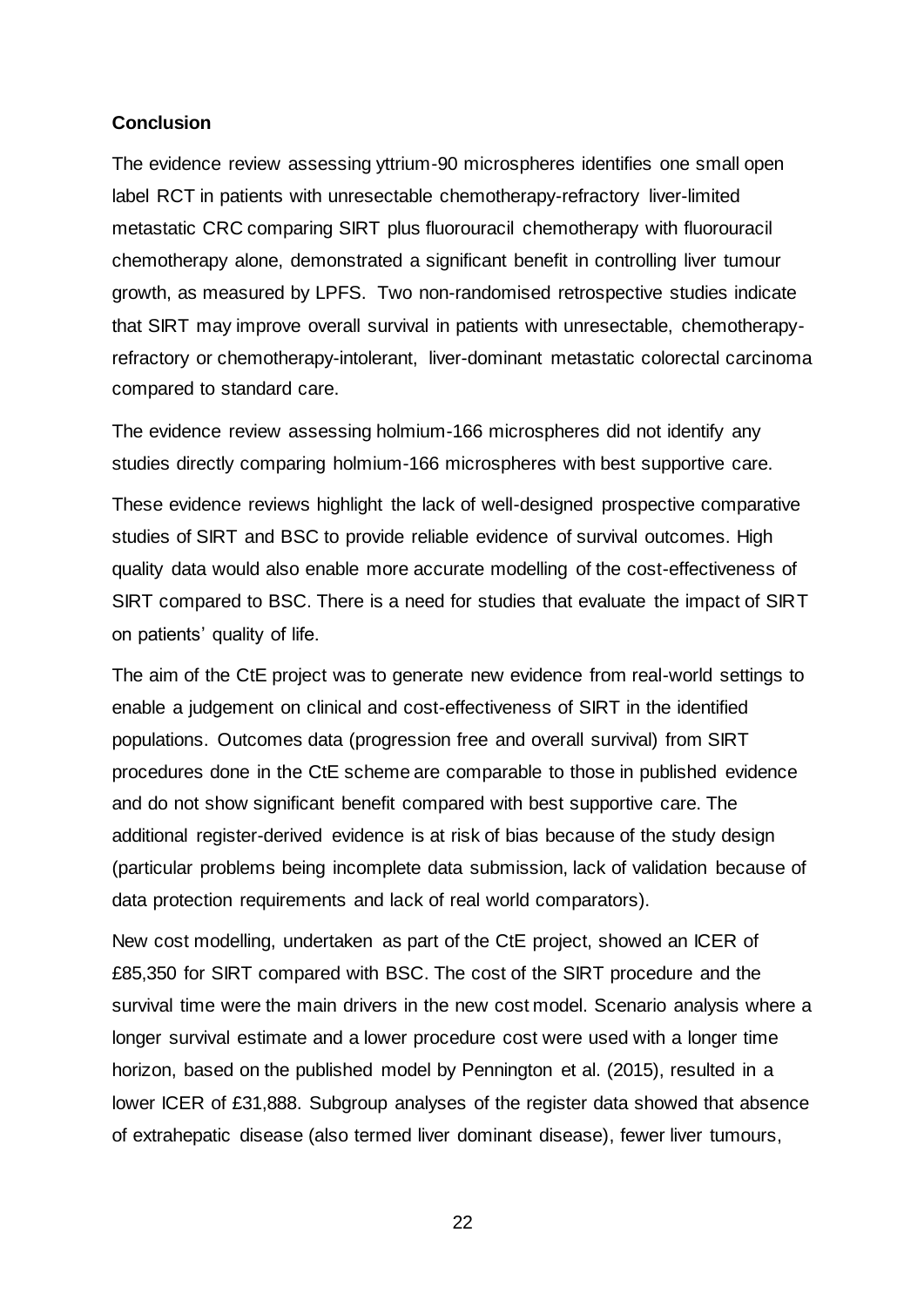smaller tumour to liver volume percentage, were factors associated with a survival benefit.

## <span id="page-22-0"></span>**6 Criteria for Commissioning**

Adults with chemotherapy refractory or chemotherapy intolerant metastatic colorectal cancer that it limited to the liver that meet all of the following criteria will be eligible for treatment with SIRT using resin yttrium-90 microspheres and glass yttrium-90 microspheres:

- Discussion at a specialist hepatobiliary multidisciplinary team (MDT) meeting;
- Histologically confirmed carcinoma with liver-specific metastases not amenable to curative liver surgical resection;
- Unequivocal and measurable computerised tomography (CT) evidence of liver metastases which are not treatable by surgical resection or local ablation with curative intent;
- Life expectancy  $> 3$  months;
- Evidence of clinical progression during or following both oxaliplatin-based and irinotecan-based chemotherapy, unless the patient has a specific contraindication to chemotherapy or did not tolerate either regimen;
- Adequate haematological and hepatic function as follows:
	- o serum bilirubin ≤ 1.5 x ULN;
	- $\circ$  absolute neutrophil count > 1.5 x 109/L;
	- $\circ$  platelets > 100 x 109/L;
	- o albumin ≥ 30 g/L;
- No evidence of ascites, cirrhosis or portal hypertension;
- No previous portal venous embolisation or previous chemo-embolisation;
- No previous radiotherapy to the upper abdomen or the right lower thorax;
- No extrahepatic metastases;
- Five or fewer liver tumours;
- Percentage tumour to liver volume ≤25%; and
- World Health Organisation (WHO) performance status 0-1.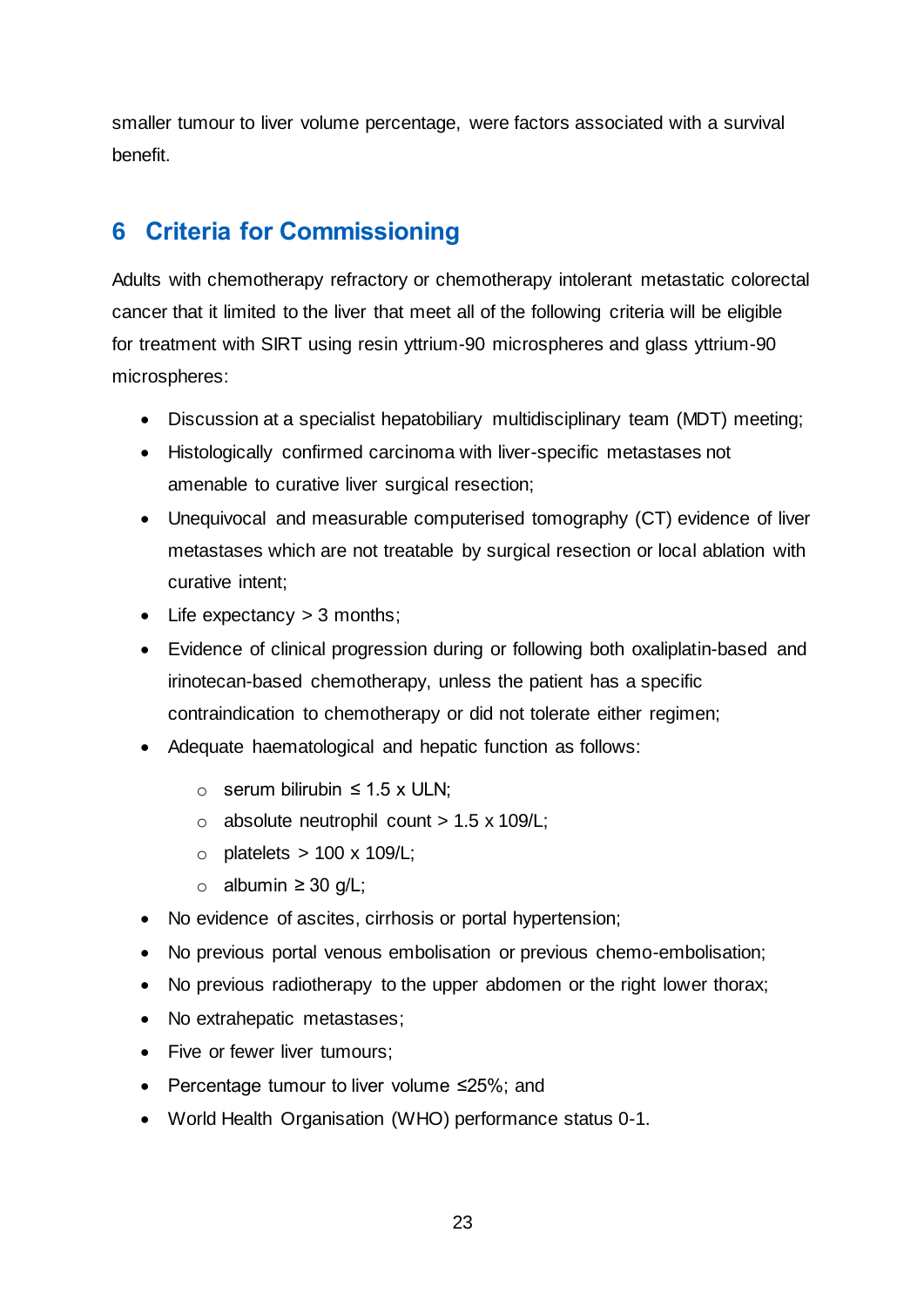## <span id="page-23-0"></span>**7 Patient Pathway**

There is a published service specification for SIRT which was developed to support the CtE programme which requires that:

- A multidisciplinary team (MDT) approach must be in place to ensure appropriate patient selection and treatment;
- The specialised MDT must meet the Peer Review cancer standards and offer the full range of liver-directed treatment options for the indications agreed, offering genuine choice between clinically suitable options all cases must be discussed at an appropriate MDT with liver surgery representation;
- Centres should have a minimum of two interventional radiology operators and a minimum of two Administration of Radioactive Substances Advisory Committee (ARSAC) licence holders for SIRT;
- Centres should have adequate MDT, radio-pharmacy and Interventional Radiology capacity to support 10-20 cases per annum;
- Procedures should be performed in an interventional radiology suite that is equipped with cone-beam CT;
- There should be a SIRT nurse co-ordinator to provide individual expert advice and support for the whole SIRT patient pathway; and
- Provide detailed radiation protection advice to patients and their partners.

## <span id="page-23-1"></span>**8 Governance Arrangements**

The SIRT service specification describes the governance arrangements for this service; in particular, the Ionising Radiation (Medical Exposure) Regulations (IR(ME)R) 2017. It is mandatory that SIRT practitioners are able to demonstrate the completion and maintenance of suitable training and experience in SIRT.

## <span id="page-23-2"></span>**9 Mechanism for Funding**

SIRT, as a form of brachytherapy, is reimbursed though local currencies and pricing arrangements, in accordance with the National Tariff Payment System.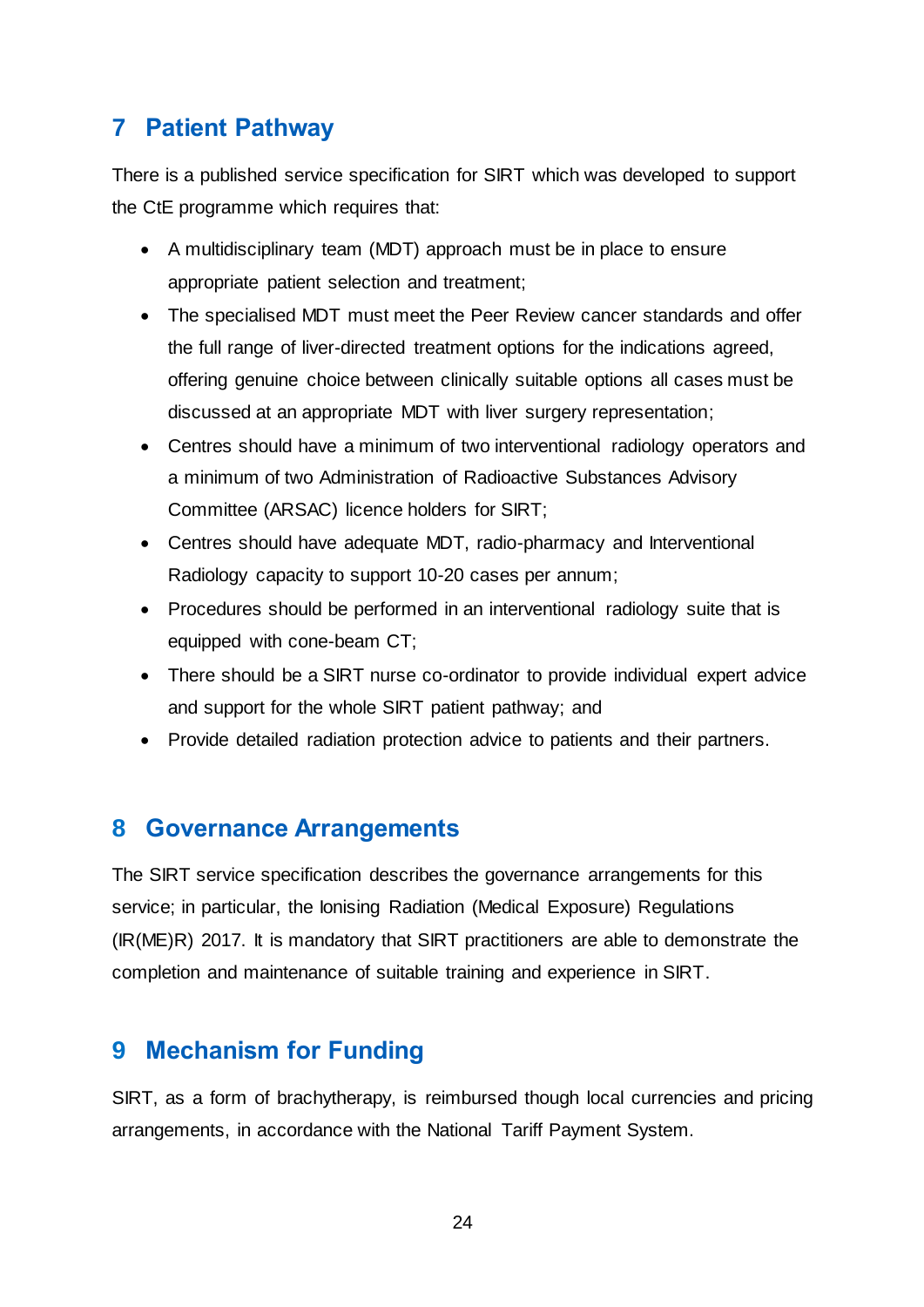## <span id="page-24-0"></span>**10 Audit Requirements**

Centres will need to demonstrate audit of clinical outcomes through the British Society of Interventional Radiologists (BSIR) SIRT Registry, or a centre's own collection process with equivalent clinical data, for all SIRT patients treated and these data should be available for evaluation.

## <span id="page-24-1"></span>**11 Documents which have informed this Policy**

- Policy Statement: Selective Internal Radiotherapy (SIRT) (reference: B01/PS/a). It is important to note that this policy statement will lapse on publication by NHS England of a clinical commissioning policy for the proposed intervention; and
- Selective Internal Radiotherapy Service Specification (NHS England, 2014).

## <span id="page-24-2"></span>**12 Date of Review**

This document will be reviewed when information is received which indicates that the policy requires revision.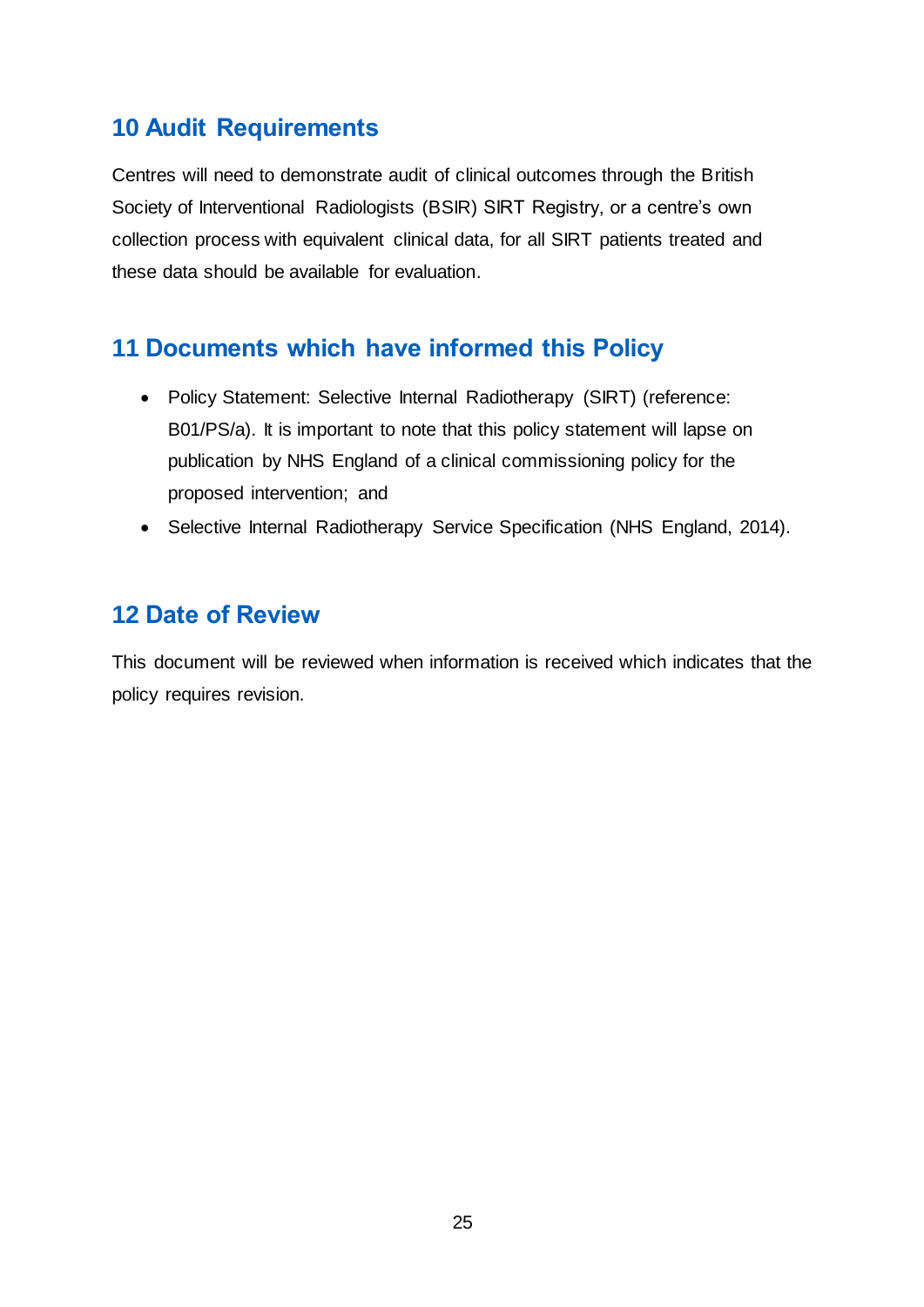## <span id="page-25-0"></span>**References**

Bester, L., Meteling, B., Pocock, N., Pavlakis, N., & Chua, T. (2012) Radioembolization versus standard care of hepatic metastases: comparative retrospective cohort study of survival outcomes and adverse events in salvage patients. *Journal of Vascular & Interventional Radiology*. 23 (1), 96-105.

Cedar. (2017) Commissioning through evaluation: *selective internal radiation therapy(SIRT) evaluation report.* Available at:

https://www.england.nhs.uk/publication/independent-evaluation-of-the-selectiveinternal-radiation-therapy-commissioning-through-evaluation-scheme/ [Accessed 11th June 2018].

Hendlisz, A., Van den Eynde, M., Peeters, M., Maleux, G., Lambert, B., Vannoote, J., De, K.K., Verslype, C., Defreyne, L., Van, C.E., Delatte, P., Delaunoit, T., Personeni, N., Paesmans, M., Van Laethem, J.L., & Flamen, P. (2010) Phase III trial comparing protracted intravenous fluorouracil infusion alone or with yttrium-90 resin microspheres radioembolization for liver-limited metastatic colorectal cancer refractory to standard chemotherapy. *Journal of Clinical Oncology.* 28 (23), 3687- 3694.

Murthy R., Kamat P., Nuñez R. & Salem R. (2008) Radioembolization of yttrium-90 microspheres for hepatic malignancy. *Seminars in Interventional Radiology.* 25(1), 48-57.

National Institute for Health and Care Excellence. (2011) *Selective internal radiation therapy for non-resectable colorectal metastases in the liver.* Interventional procedures guidance [IPG401]. Available at:

<https://www.nice.org.uk/guidance/IPG401> [Accessed 11th June 2018].

National Institute for Health and Care Excellence. (2017) Commissioning through evaluation report - *selective internal radiation therapy(SIRT).* Available at: https://www.england.nhs.uk/publication/independent-evaluation-of-the-selectiveinternal-radiation-therapy-commissioning-through-evaluation-scheme/ [Accessed 11th June 2018].